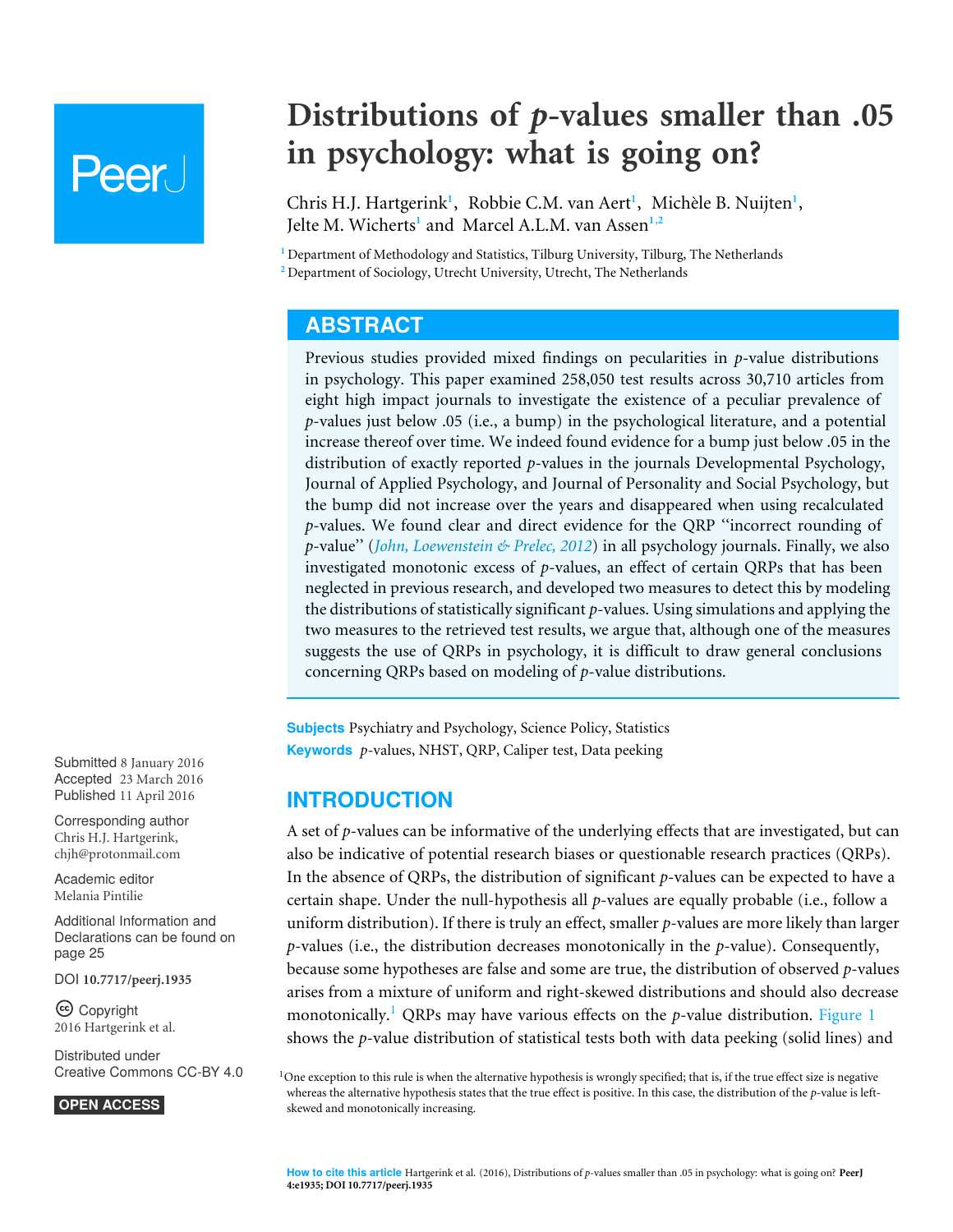



without data peeking. Data peeking (also known as optional stopping) refers to conducting intermediate significance testing during data collection (*[Armitage, McPherson & Rowe,](#page-25-0) [1969](#page-25-0)*). Data peeking greatly affects the *p*-value distribution in all panels, which can be seen from comparing the 'true' and 'data-peeked' *p*-value distributions. [Figure 1A,](#page-1-0) which is obtained after data peeking of studies with standardized effect size  $d = 0$ , shows a 'bump' in the distribution. A bump corresponds to that part of the *p*-value distribution that makes it no longer monotonically decreasing. [Figure 1B](#page-1-0) also shows a bump for data peeking of studies with  $d = 0$ . However, [Fig. 1C](#page-1-0) shows no bump but merely monotonic excess, i.e., an increase in the frequency of *p*-values below .05 in the absence of a bump. Consequently, data peeking may either lead to monotonic excess or a bump in the distribution of *p*-values. There are other known QRPs in the analysis of data (*[John, Loewenstein & Prelec, 2012](#page-26-0)*), but these have different effects on the *p*-value distribution and do not necessarily lead to a bump, as shown in [Fig. 1.](#page-1-0)

In this paper we attempt to answer two questions: (1) Does a bump or monotonic excess of *p*-values below .05 exist in psychology? and (2) Did evidence for a bump increase over time in psychology? We chose to focus on psychology because of the availability of an extensive database on statistical results in psychology (used in *[Nuijten](#page-26-1) [et al., 2015](#page-26-1)*) and because discussions on research practices are particularly salient in this discipline (e.g., *[Pashler & Wagenmakers, 2012](#page-27-0)*; *[John, Loewenstein & Prelec, 2012](#page-26-0)*; *[Simmons,](#page-27-1) [Nelson & Simonsohn, 2011](#page-27-1)*; *[Wagenmakers et al., 2012](#page-27-2)*; *[Asendorpf et al., 2013](#page-25-1)*).

#### **How QRPs relate to distributions of** *p***-values**

QRPs are defined as practices that are detrimental to the research process (*[Panel on](#page-26-2) [Scientific Responsibility and the Conduct of Research, 1992](#page-26-2)*), with a recent focus on those which "increase the likelihood of finding support for a false hypothesis" (p. 524 *John*, *[Loewenstein & Prelec, 2012](#page-26-0)*). Several QRPs related to significance testing are known to affect

<span id="page-1-0"></span>Peer.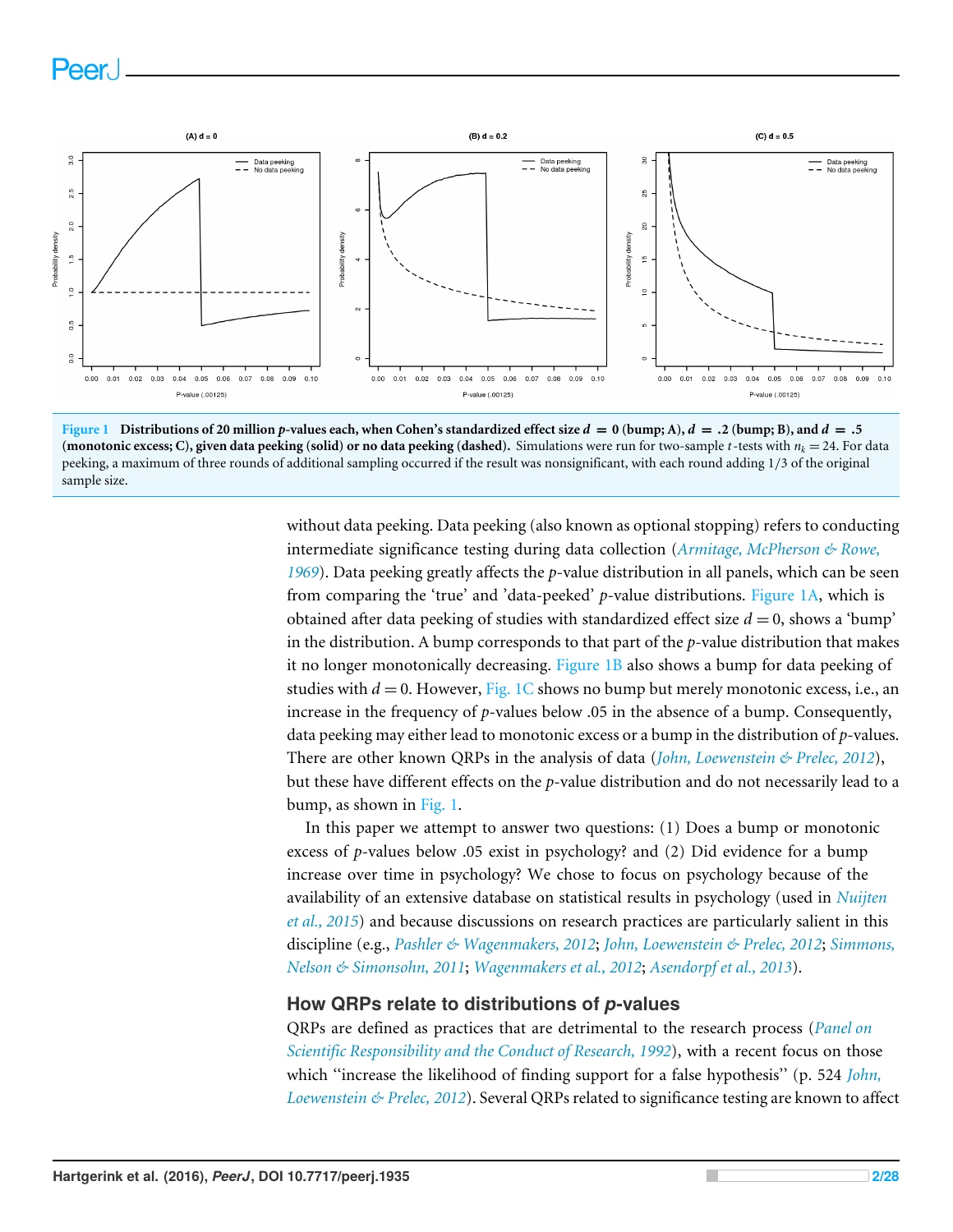*p*-values of statistical tests and consequently the decisions based on these tests. Specifically, particular QRPs may yield results that are just significant and can create a bump of *p*-values, such as ad hoc exclusion of outliers (*[Bakker & Wicherts, 2014](#page-25-2)*), repeatedly sampling new participants and checking the results (i.e., data peeking, *[Armitage, McPherson & Rowe,](#page-25-0) [1969](#page-25-0)*), including various combinations of covariates until a significant result is reached, operationalizing a measure in different ways until significance is reached (*[Simmons, Nelson](#page-27-1) [& Simonsohn, 2011](#page-27-1)*), or selective reporting of *p*-values (*[Franco, Malhotra & Simonovits,](#page-25-3) [2015](#page-25-3)*). These QRPs have been used by many researchers at least once in their career. For instance, data peeking and the ad hoc exclusion of outliers were admitted by 63% and 38% of psychological researchers, respectively (*[John, Loewenstein & Prelec, 2012](#page-26-0)*). On the other hand, other QRPs mainly yield very small and (clearly) significant *p*-values, such as analyzing multiple conditions or correlated variables and selecting only the smallest *p*-value out of this set of analyses (R Van Aert, J Wicherts & M Van Assen, 2016, unpublished data; *[Ulrich & Miller, 2015](#page-27-3)*) and do not lead to a bump. To summarize, different QRPs may differently affect the distribution of statistically significant *p*-values.

However, there are at least two problems with using *p*-value distributions to examine the prevalence of QRPs. First, as we previously argued, not all QRPs lead to a bump of *p*-values just below .05. Hence, examining the distribution of *p*-values just below .05 will not inform us on the prevalence of QRPs that do not aim to obtain just significant results but yield mainly small and clearly significant *p*-values (R Van Aert, J Wicherts & M Van Assen, 2016, unpublished data; *[Ulrich & Miller, 2015](#page-27-3)*). Second, the QRPs yielding just significant results do not necessarily result in a non-monotonic *p*-value distribution, that is, a distribution with a *bump*. For instance, consider [Fig. 1](#page-1-0) that shows the result of simulations done for data peeking, which is known to result in mainly just significant *p*-values (*[Armitage, McPherson](#page-25-0) [& Rowe, 1969](#page-25-0)*; *[Lakens, 2015b](#page-26-3)*; *[Wagenmakers, 2007](#page-27-4)*). [Figure 1](#page-1-0) illustrates that data peeking may result in non-monotonic excess (i.e., bump; A and B), but can also cause *monotonic excess* (C), even if all researchers use data peeking. Specifically, if all underlying effects are genuinely and substantially different from zero (C), data peeking will generally not lead to a bump below .05. In the present paper, we therefore examine the peculiar prevalence of *p*-values just below .05 by both investigating the presence of a bump or monotonic excess in distributions of statistically significant results.

#### **Previous findings**

*[Masicampo & Lalande \(2012\)](#page-26-4)* found a bump of *p*-values just below .05 in three main psychology journals (i.e., *Journal of Personality and Social Psychology*, JPSP; *Journal of Experimental Psychology: General*, JEPG; *Psychological Science*, PS), which, as we saw, could be explained by research biases due to QRPs. The observation of a bump was one of several signals of a crisis of confidence in research findings in psychological science (*[Pashler &](#page-27-0) [Wagenmakers, 2012](#page-27-0)*; *[Ferguson, 2015](#page-25-4)*). *[Leggett et al. \(2013\)](#page-26-5)* later corroborated this bump of *p*-values for JPSP and JEPG, and observed that it was larger in 2005 than in 1965. Considering that research biases can lead to overemphasis on statistical significance, this result suggested that the state of psychology may have even deteriorated over the years. Additional corroboration in samples of published articles from various fields was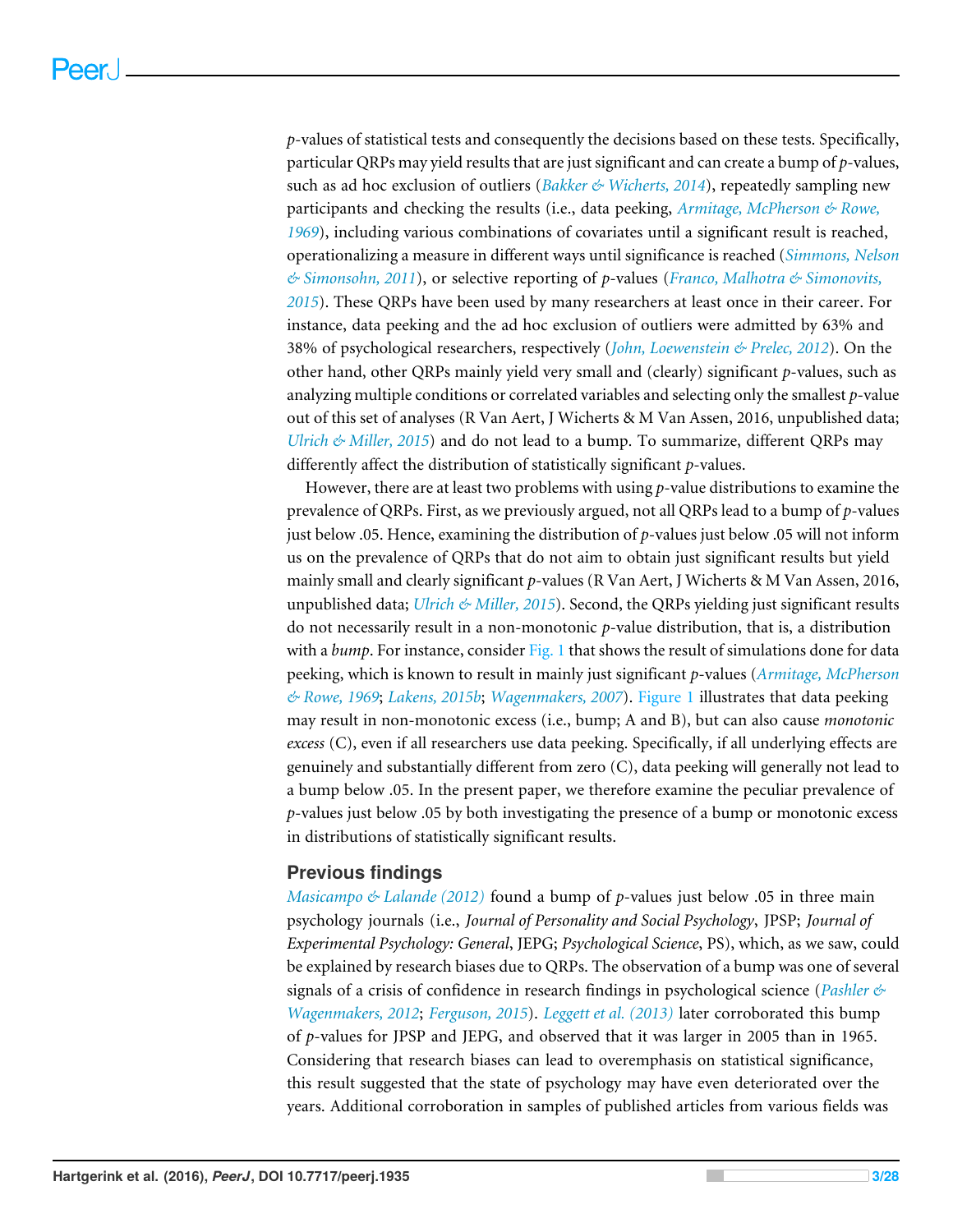provided by *[Head et al. \(2015\)](#page-26-6)*, who documented the bump of *p*-values below .05 in 1,048,575 articles across 16 disciplines including psychology. *[Ginsel et al. \(2015\)](#page-26-7)* found similar biased reporting of *p*-values in medical abstracts, but noted the variety of potential causes (e.g., publication bias, fraud, selective reporting).

At the same time, other studies failed to find a bump of *p*-values below .05 (*[Jager &](#page-26-8) [Leek, 2014](#page-26-8)*; *[Krawczyk, 2015](#page-26-9)*; *[Vermeulen et al., 2015](#page-27-5)*). Reanalysis of original data by *[Lakens](#page-26-3) [\(2015b\)](#page-26-3)* and ourselves indicated that the results may have been confounded by publication bias (*[Masicampo & Lalande, 2012](#page-26-4)*) and tendencies to round *p*-values (*[Head et al., 2015](#page-26-6)*). Publication bias refers to the fact that the probability of getting published is higher for statistically significant results than for statistically nonsignificant results (*[Gerber et al.,](#page-25-5) [2010](#page-25-5)*; *[Franco, Malhotra & Simonovits, 2014](#page-25-6)*). Publication bias only changes the *p*-value distribution above .05 and cannot cause a bump. *[Krawczyk \(2015\)](#page-26-9)* analyzed a sample of around 5,000 psychology articles and found no bump in *p*-values that were *recalculated* on the basis of reported test statistics and degrees of freedom (cf. *[Bakker & Wicherts, 2011](#page-25-7)*). However, he did observe a bump for*reported p*-values. As such, this highlights an important difference between reported *p*-values and recalculated *p*-values, and stresses the need to distinguish both types of results when studying signs of questionable research practices.

#### **Extensions of previous studies**

In answering our research questions, we extend previous studies on four dimensions. First, we eliminate the distortive effects of publication bias on the *p*-value distribution by inspecting only statistically significant results. Second, we use a large dataset on *p*-values from entire articles instead of only *p*-values from abstracts (as in *[Jager & Leek, 2014](#page-26-8)*; *[De Winter & Dodou, 2015](#page-25-8)*). Third, we distinguish between reported and recalculated *p*-value distributions for the same set of test results and show that this distinction affects answers to the two questions because of common mismatches (*[Bakker & Wicherts, 2011](#page-25-7)*). Fourth, we fit analytic models to *p*-value distributions to investigate the existence of monotonic excess as shown in [Fig. 1C,](#page-1-0) whereas previous research only investigated whether there was non-monotonic excess (i.e., a bump).

Publication bias distorts the *p*-value distribution, but distortions caused by this bias should not be confounded with distortions caused by other QRPs. Publication bias refers to the selective publication of disproportionate amounts of statistically significant outcomes (*[Gerber et al., 2010](#page-25-5)*; *[Franco, Malhotra & Simonovits, 2014](#page-25-6)*). Publication bias contributes to a higher frequency of *p*-values just below .05 relative to the frequency of *p*-values just above .05, but only does so by decreasing the frequency of *p*-values *larger* than .05. *[Masicampo & Lalande \(2012\)](#page-26-4)* and *[De Winter & Dodou \(2015\)](#page-25-8)* indeed found this relatively higher frequency, which is more readily explained by publication bias. QRPs that lead to a bump affect only the distribution of *p*-values smaller than .05 (*[Lakens, 2015b](#page-26-3)*). We focus only on the distribution of significant *p*-values, because this distribution is directly affected by QRPs that cause a bump or monotonic excess. Publication bias only indirectly affects this distribution, through QRPs to obtain statistically significant results, but not directly because publication bias lowers the frequency of observed nonsignificant *p*-values.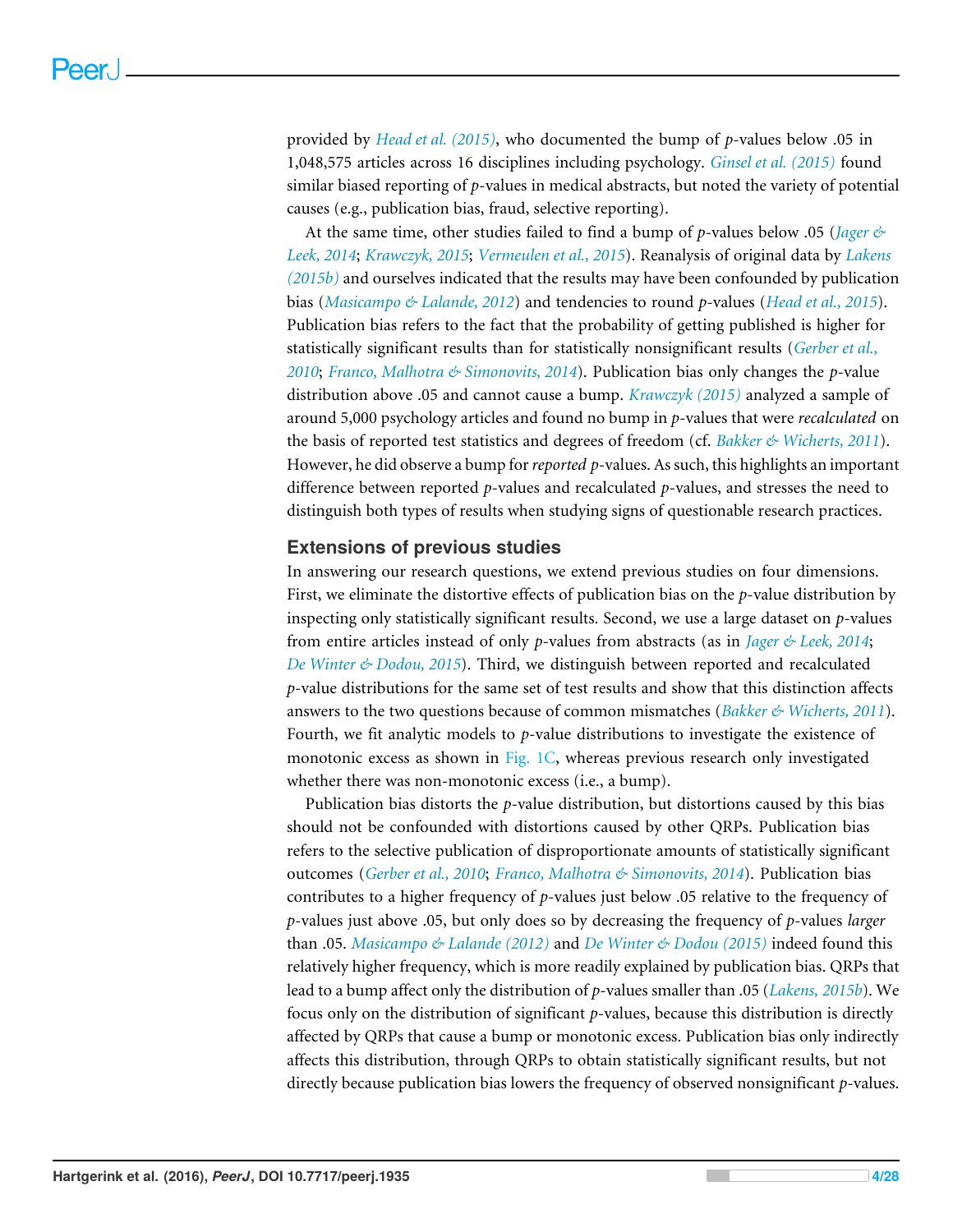The second extension is the use of more extensive data for psychology than previously used to inspect QRPs that cause a bump or monotonic excess, improving our ability to examine the prevalence of QRPs. *[Masicampo & Lalande \(2012\)](#page-26-4)* and *[Leggett et al. \(2013\)](#page-26-5)* manually collected *p*-values from a relatively small set of full research articles (i.e., 3,627 and 3,701), whereas *[Jager & Leek \(2014\)](#page-26-8)* and *[De Winter & Dodou \(2015\)](#page-25-8)* used automated extraction of *p*-values from only the abstracts of research papers. However, *p*-values from abstracts are not representative for the population of *p*-values from the entire paper (*[Benjamini & Hechtlinger, 2014](#page-25-9)*; *[Ioannidis, 2014](#page-26-10)*), even though some have argued against this (*[Pautasso, 2010](#page-27-6)*). Our large scale inspection of full-text articles is similar to papers by *[Head et al. \(2015\)](#page-26-6)* and *[Krawczyk \(2015\)](#page-26-9)*.

Third, we examine the prevalence of QRPs that cause a bump or monotonic excess by investigating both reported and the accompanying recalculated *p*-values. Not all previous studies distinguished results from reported *p*-values and recalculated *p*-values. This distinction is relevant, because reported *p*-values are subject to reporting bias such as rounding errors, particularly relevant around the .05 threshold. Such reporting biases result in inaccurate *p*-value distributions. For example, there is evidence that reporting errors that affect statistical significance occur in approximately 10–15% of papers in psychology (i.e., gross inconsistencies *[Bakker & Wicherts, 2011](#page-25-7)*; *[García-Berthou & Alcaraz,](#page-25-10) [2004](#page-25-10)*; *[Nuijten et al., 2015](#page-26-1)*; *[Veldkamp et al., 2014](#page-27-7)*). The advantage of analyzing recalculated *p*-values is that they contain more decimals than typically reported and that they correct reporting errors. Some previous studies analyzed reported *p*-values (*[De Winter & Dodou,](#page-25-8) [2015](#page-25-8)*; *[Jager & Leek, 2014](#page-26-8)*; *[Head et al., 2015](#page-26-6)*), whereas others looked at recalculated *p*values (*[Masicampo & Lalande, 2012](#page-26-4)*) or a mix of reported and recalculated (*[Leggett et al.,](#page-26-5) [2013](#page-26-5)*). Only *[Krawczyk \(2015\)](#page-26-9)* used both reported and recalculated *p*-values for a subset of the data (approximately 27,000 of the 135,000 were recalculated), and found that the peculiar prevalence below .05 disappeared when the recalculated data were used. Hence, this distinction between reported and recalculated *p*-values allows us to distinguish between peculiarities due to reporting errors and peculiarities due to QRPs such as data peeking.

Fourth, we examine the prevalence of *p*-values just below .05 by taking into account various models to test and explain characteristics of *p*-value distributions. We applied tests and fitted models to *p*-values below .05, in two ways. We first applied the non-parametric Caliper test (*[Gerber et al., 2010](#page-25-5)*) comparing frequencies of *p*-values in an interval just below .05 to the frequency in the adjacent lower interval; a higher frequency in the interval closest to .05 is evidence for QRPs that seek to obtain just significant results. The Caliper test has also been applied to examine publication bias, by comparing just significant to just nonsignificant *p*-values (*[Kühberger, Fritz & Scherndl, 2014](#page-26-11)*), and to detect QRPs (*[Head et](#page-26-6) [al., 2015](#page-26-6)*). However, the Caliper test can only detect a bump but not monotonic excess, as illustrated by the distributions of *p*-values in [Fig. 1.](#page-1-0) Therefore, we also attempted to model the distribution of significant *p*-values in order to investigate for all forms of excess (i.e., both a bump and monotonic excess), and illustrate the results and difficulties of this approach.

In short, this paper studies the distribution of significant *p*-values in four ways. First, we verified whether a bump is present in *reported p*-values just below .05 with the Caliper test.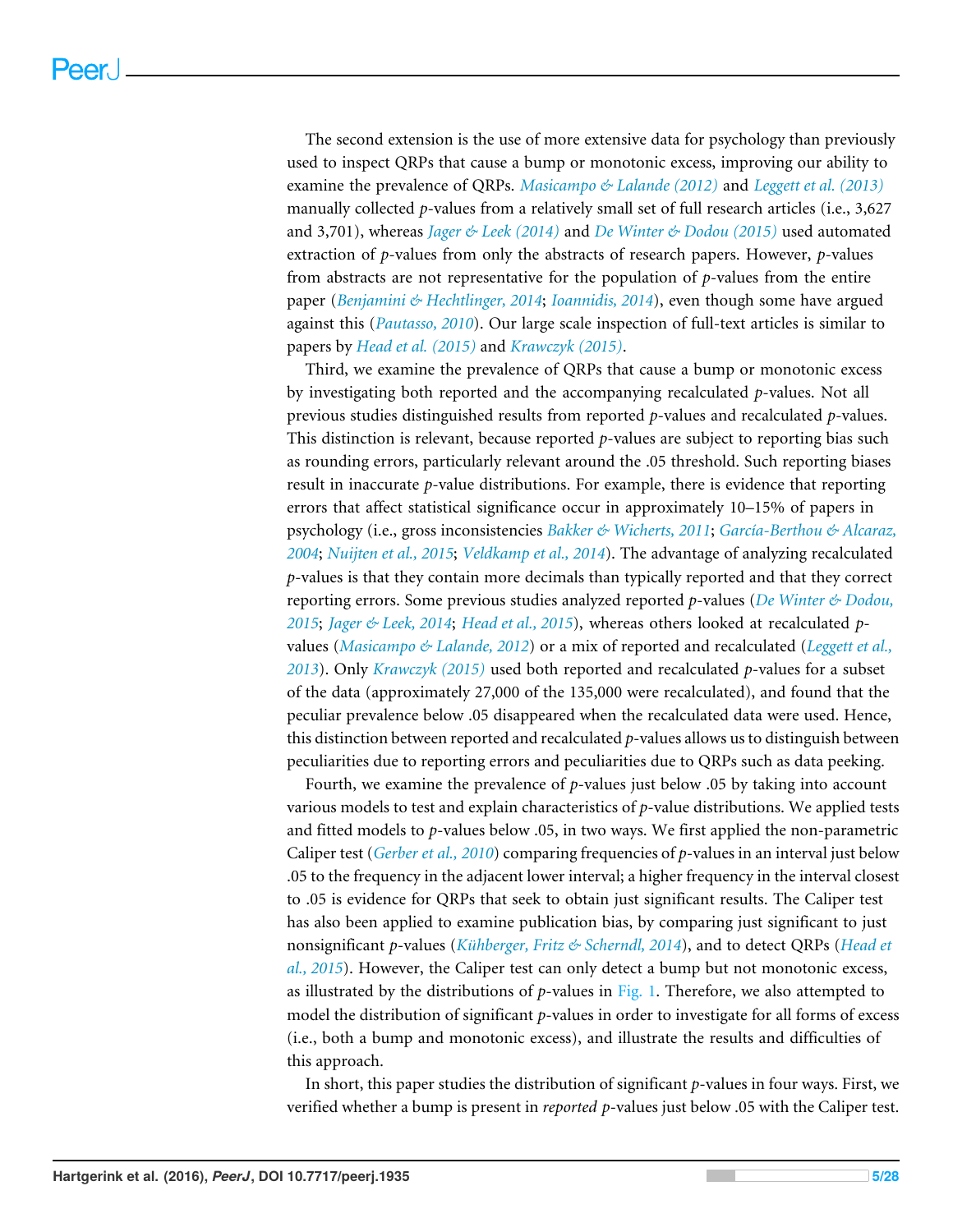| Journal                                       | Acronym     | Timespan      | <b>Articles</b><br>downloaded | Articles with<br>extracted results (%) | <b>APA</b> results<br>extracted |
|-----------------------------------------------|-------------|---------------|-------------------------------|----------------------------------------|---------------------------------|
| Developmental Psychology                      | DP          | 1985-2013     | 3,381                         | 2,607(77%)                             | 37,658                          |
| Frontiers in Psychology                       | FP          | 2010-2013     | 2,126                         | 702 (33%)                              | 10,149                          |
| Journal of Applied Psychology                 | JAP         | 1985-2013     | 2,782                         | 1,638(59%)                             | 15,134                          |
| Journal of Consulting and Clinical Psychology | <b>JCCP</b> | 1985–2013     | 3,519                         | 2,413 (69%)                            | 27,429                          |
| Journal of Experimental Psychology General    | <b>JEPG</b> | 1985–2013     | 1,184                         | 821 (69%)                              | 18,921                          |
| Journal of Personality and Social Psychology  | <b>JPSP</b> | 1985-2013     | 5,108                         | 4,346(85%)                             | 101,621                         |
| Public Library of Science                     | <b>PLOS</b> | $2000 - 2013$ | 10,303                        | 2,487(24%)                             | 31,539                          |
| Psychological Science                         | <b>PS</b>   | $2003 - 2013$ | 2,307                         | 1,681(73%)                             | 15,654                          |
|                                               |             | Total         | 30,710                        | 16,695(54%)                            | 258,105                         |

<span id="page-5-0"></span>**Table 1 Articles downloaded, articles with extracted results in American Psychological Association (APA) style, and number of extracted APA test results per journal.**

> Second, to examine how reporting errors might influence *p*-value distributions around .05, we analyzed only the recalculated *p*-values corresponding to those reported as .05. Third, we used the Caliper test to examine if a bump effect is present in *recalculated p*-values and whether evidence for a bump changed over time. Finally, we modeled the distribution of significant recalculated *p*-values in an attempt to also detect a monotonic excess of *p*-values below .05.

## **DATA AND METHODS**

#### **Data**

We investigated the *p*-value distribution of research papers in eight high impact psychology journals (also used in *[Nuijten et al., 2015](#page-26-1)*). These eight journals were selected due to their high-impact across different subfields in psychology and their availability within the Tilburg University subscriptions. This selection also encompasses the journals covered by *[Masicampo & Lalande \(2012\)](#page-26-4)* and *[Leggett et al. \(2013\)](#page-26-5)*. A summary of the downloaded articles is included in [Table 1.](#page-5-0)

For these journals, our sample included articles published from 1985 through 2013 that were available in HTML format. For the PLOS journals, HTML versions of articles were downloaded automatically with the rplos package (v0.3.8; *[Chamberlain, Boettiger & Ram,](#page-25-11) [2015](#page-25-11)*). This package allows an R user to search the PLOS database as one would search for an article on the website. $2$  We used this package to retrieve search results that include the subject 'psychology' for (part of) an article. For all other journals, HTML versions of articles were downloaded manually by the first author.

APA test results were extracted from the downloaded articles with the R package statcheck (v1.0.1; *Epskamp*  $\&$  *Nuijten, 2015*). The only requirement for this package to operate is a supply of HTML (or PDF) files of the articles that are to be scanned and statcheck extracts all test results reported according to the standards of the American Psychological Association (APA; *[American Psychological Association, 2010](#page-24-1)*). This format is defined as test results reported in the following order: the test statistic and degrees of

<span id="page-5-1"></span><sup>2</sup>We note there are minor differences in the number of search results from the PLOS webpage and the rplos package for equal searches. This is due to differences in the default search database for the webpage and the package. For technical details on this issue, see [https:](https://github.com/ropensci/rplos/issues/75) [//github.com/ropensci/rplos/issues/75.](https://github.com/ropensci/rplos/issues/75)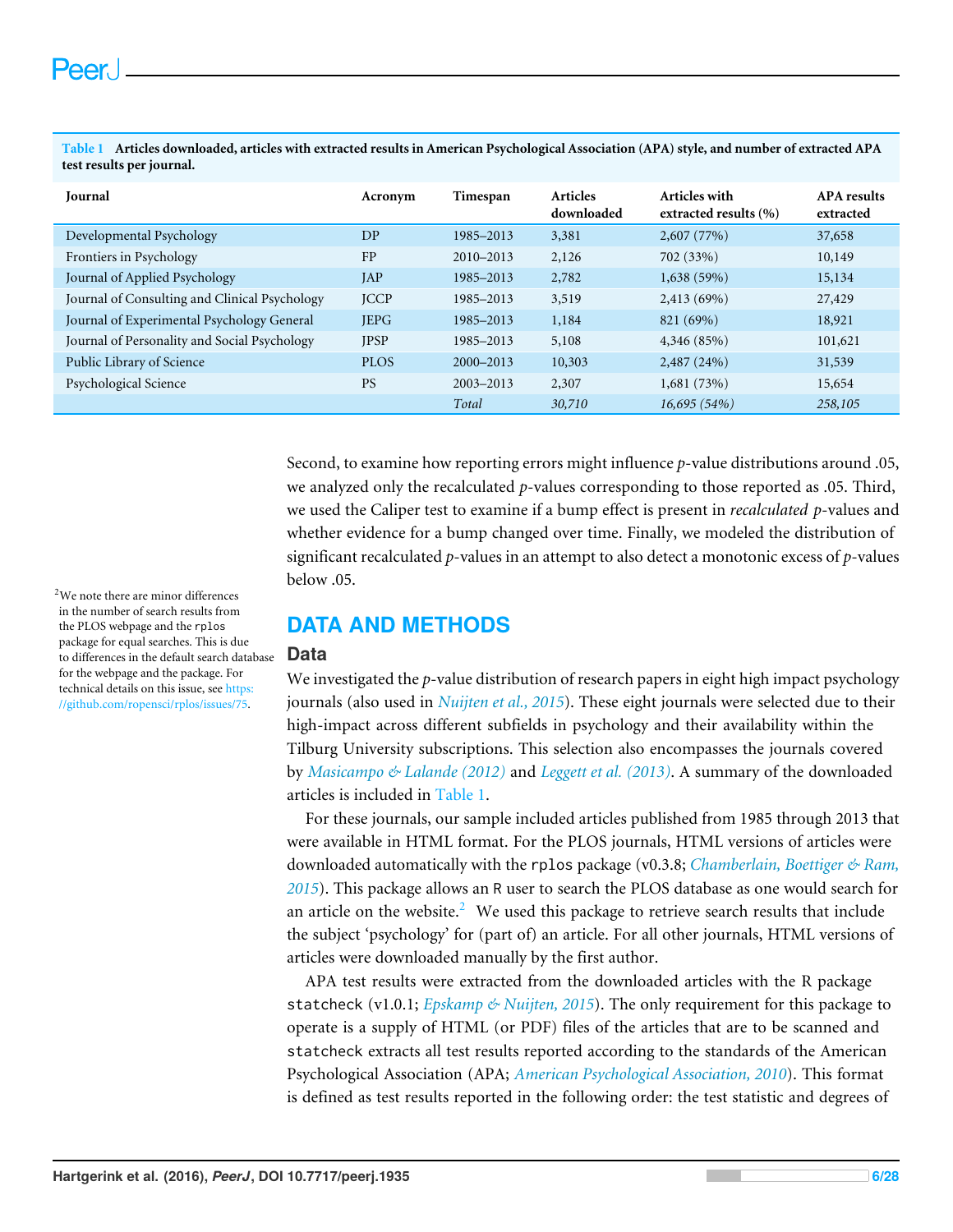|                         | <b>Exact test statistic</b> | Inexact test statistic |                |
|-------------------------|-----------------------------|------------------------|----------------|
| Exact $p$ -value        | 68,776                      | 274                    | 69,050 (27%)   |
| Inexact <i>p</i> -value | 187,617                     | 1,383                  | 189,000 (73%)  |
|                         | 256,393 (99.36%)            | $1,657(0.64\%)$        | 258,050 (100%) |

<span id="page-6-0"></span>**Table 2 Composition of extracted APA test results with respect to exact and inexact reporting of** *p***values or test statistics.**

freedom (encapsulated in parentheses) followed by the *p*-value (e.g.,  $t(85) = 2.86$ ,  $p = .005$ ). This style has been prescribed by the APA since at least 1983 (*[American Psychological](#page-24-2) [Association, 1983](#page-24-2)*; *[American Psychological Association, 2001](#page-24-3)*), with the only relevant revision being the precision of the reported *p*-value, changing from two decimal places to three decimal places in the sixth edition from 2010.  $\mathsf{state}$  extracts  $t, F, \chi^2, Z$  and  $r$  results reported in APA style. Additional details on the validity of the statcheck package can be found in *[Nuijten et al. \(2015\)](#page-26-1)*.

From the 30,710 downloaded papers, statcheck extracted 258,105 test results. We removed 55 results, because these were impossible test results (i.e.,  $F(0,55) = \cdots$  or  $r > 1$ ). The final dataset thus included 258,050 test results. The extracted test results can have four different formats, where test results or *p*-values are reported either exactly (e.g.,  $p = .042$ ) or inexactly (e.g.,  $p < .05$ ). [Table 2](#page-6-0) shows the composition of the dataset, when split across these (in)exactly reported *p*-values and (in)exactly reported test results.

From this dataset, we selected six subsets throughout our analyses to investigate our research questions regarding a bump below .05. We analyzed (i) all reported *p*-values  $(N = 258,050)$  for a bump in their distribution just below .05. Subsequently we analyzed (ii) only exactly reported *p*-values ( $N = 69,050$ ). It is possible that reporting or rounding errors have occurred among the reported *p*-values. To investigate the degree to which this happens at  $p = 0.05$ , we analyzed (iii) exactly reported test statistics that are accompanied by an exactly reported *p*-value of .05 (i.e.,  $p = .05$ ). This subset contains 2,470 results. To attenuate the effect of rounding errors and other factors influencing the reporting of *p*-values (e.g., *[Ridley et al., 2007](#page-27-8)*), we also investigated the recalculated *p*-value distribution with (iv) *p*-values that were accompanied by exactly reported test statistics ( $N = 256,393$ ). To investigate whether evidence for a bump differs for inexactly and exactly reported *p*-values, (v) 68,776 exactly reported test statistics with exactly reported *p*-values were analyzed. Finally, we used (vi) all recalculated *p*-values in 0–.05 for *t*, *r*, and  $F(df_1 = 1)$ values to model the effect size distribution underlying these *p*-values to investigate evidence of both a bump and monotonic excess.

#### **Methods**

We used the Caliper test and two new measures to examine if the observed *p*-value distribution shows evidence for a bump or monotonic excess below .05. We applied the two measures to the observed *p*-value distribution and we examined their performance to detect a bump or monotonic excess using a simulation study on data peeking. Data peeking was chosen because it is one of the most frequently used and well-known QRPs. Below,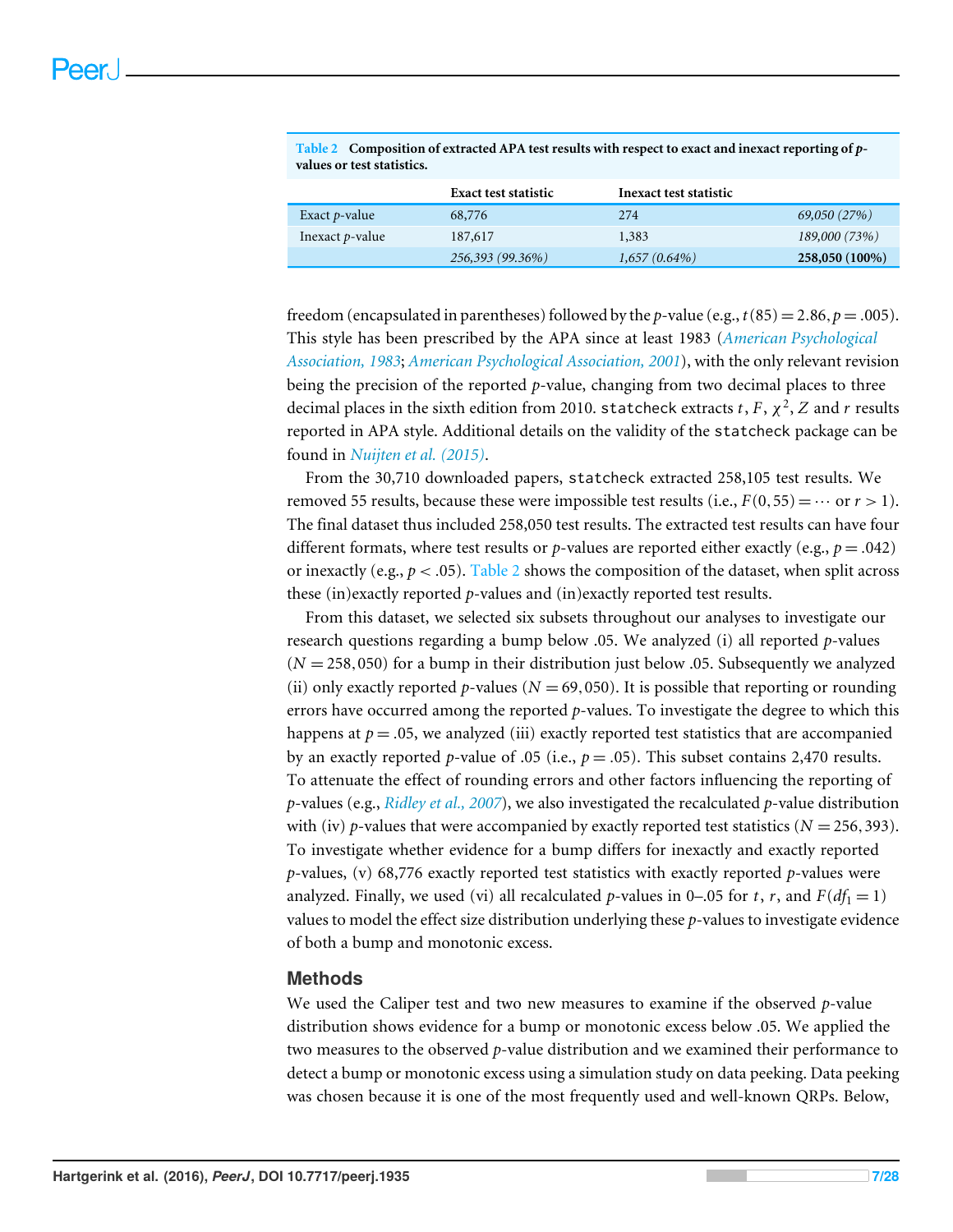we explain the Caliper test, how the *p*-value distributions are modeled with the two new measures, and describe the design of the simulation study in more detail.

#### *Caliper test*

In order to test for a bump of *p*-values just below .05, we applied the Caliper test (e.g., *[Gerber et al., 2010](#page-25-5)*; *[Kühberger, Fritz & Scherndl, 2014](#page-26-11)*). This proportion test compares the frequencies of *p*-values in two intervals, such as the intervals .04–.045 and .045–.05. Let *Pr* denote the proportion of *p*-values of the interval .045–.05. Then, independent of the population effect sizes underlying the *p*-values, *Pr* should not be higher than .5 in any situation because the *p*-value distribution should be monotone decreasing. Hence *Pr* > .5 signifies a bump of *p*-values just below .05.

We carried out one-tailed binomial proportion tests, with  $H_0: Pr \leq .5$  and  $H_1: Pr > .5$ . For example, if 40 and 60 *p*-values are observed in the intervals .04–.045 and .045–.05, respectively, then  $Pr = .6$  and the binomial test results in  $p$ -value = .0284, suggesting evidence for a bump below .05. We applied the Caliper test to the reported *p*-values (subsets one through three as described in the previous section) and recalculated *p*-values (subsets four and five), both for the entire dataset and each of the eight psychology journals.

The Caliper test requires specifying the width of the intervals that are to be compared. For reported *p*-values, we selected the intervals (.03875–.04] and [.04875–.05) because there is a strong preference to report *p*-values to the second decimal in research papers (see also *[Hartgerink, 2015](#page-26-12)*). For recalculated *p*-values we used the same interval width as used by *[Masicampo & Lalande \(2012\)](#page-26-4)* and *[Leggett et al. \(2013\)](#page-26-5)*, which is .00125, corresponding to a comparison of intervals (.0475–.04875] and [.04875–.05). Note that rounding is not a problem for recalculated *p*-values. Considering that some journals might show small frequencies of *p*-values in these intervals, we also carried out Caliper tests with interval widths of .0025, .005, and .01. Note that, on the one hand, increasing interval width increases the statistical power of the Caliper test because more *p*-values are included in the test, but on the other hand also decreases power because *Pr* is negatively related to interval width whenever *p*-values correspond to tests of non-zero population effects. In other words, a bump just below .05 will tend more and more towards a monotonically decreasing distribution as the binwidth increases.

To verify if evidence for a bump of *p*-values increased over time, we fitted a linear trend to proportion *Pr* of the Caliper test with binwidths .00125, .0025, .005, and .01. We computed these proportions for each year separately, for both the total dataset and per journal. Time was centered at the start of data collection, which was 1985 except for PLOS (2000), PS (2006; due to 0 *p*-values in the considered interval for preceding years), and FP (2010). The value .5 was subtracted from all *Pr* values, such that the intercept of the trend corresponds to the bump of *p*-values at the start of data collection, where 0 means no bump. A positive linear trend signifies an increase in the bump of *p*-values below .05 over time.

#### **Measures based on** *p***-value distributions**

[Figure 1](#page-1-0) demonstrates that the effect of data peeking on the shape of the *p*-value distribution (i.e., bump or just monotonic excess) depends on the true effect size. The distribution after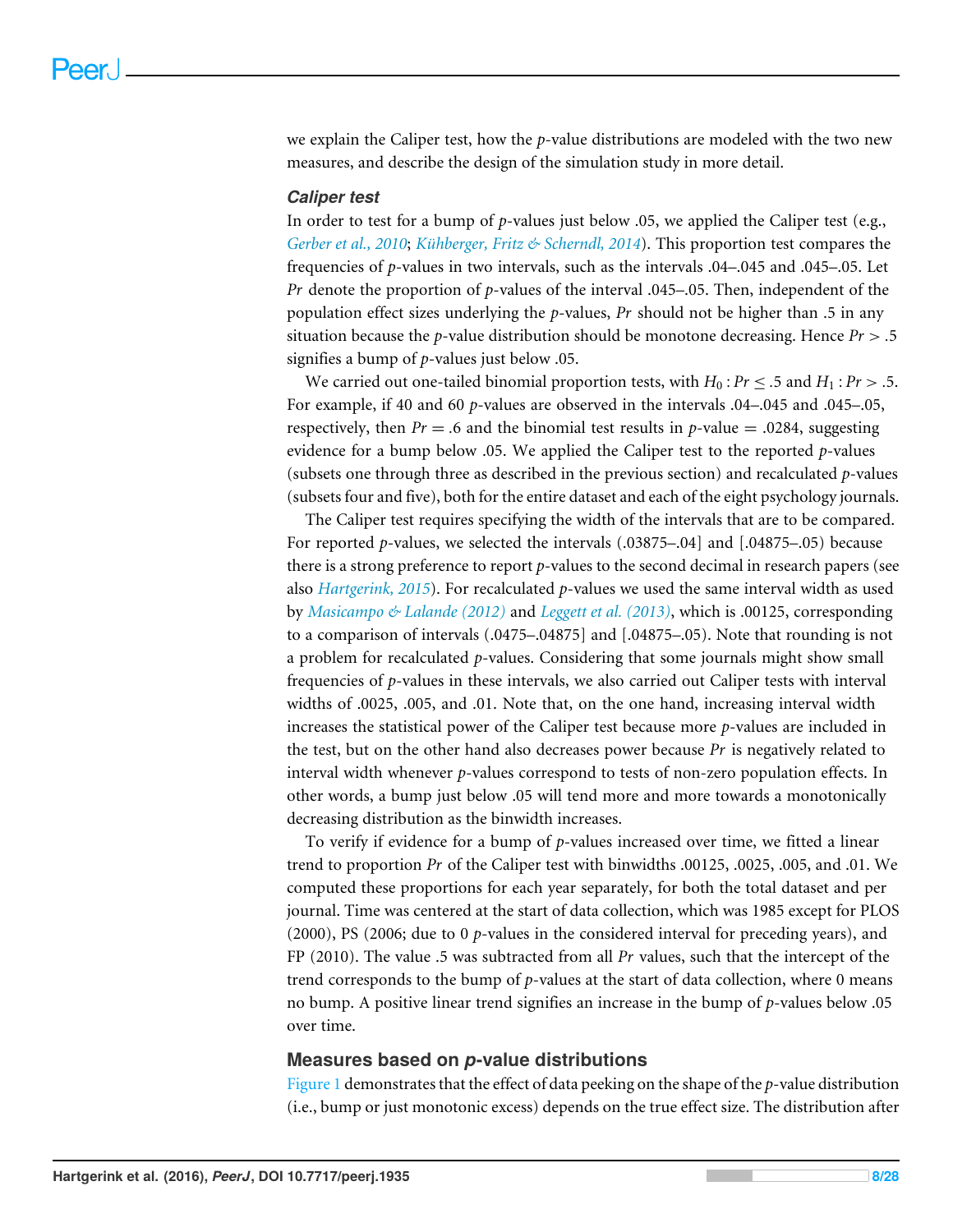data peeking does not monotonically decrease for  $d = 0$  or  $d = .2$  (A and B), whereas it does decrease monotonically for  $d = 0.5$  (C). Consequently, the Caliper test will signal a bump of *p*-values for  $d = 0$  (i.e., it will detect a bump), but not for  $d = 0.5$ .

We examined how we may be able to detect both a bump and monotonic excess of *p*-values below .05. [Figure 1](#page-1-0) indicates that, for *p*-values close to zero (e.g., ≤.00125) the *p*-value distributions with data peeking (solid lines) closely match the *p*-value distributions without data peeking (dashed lines). In other words, data-peeking in studies with initially nonsignificant *p*-values rarely results in tiny significant *p*-values, but more often in *p*-values larger than .00125. The basic idea of this analysis is therefore to estimate the 'true' effect size distribution using only these tiny *p*-values (i.e.,  $\leq$ .00125), assuming that none or a very small proportion of these *p*-values were affected by data-peeking. We note that we selected the .00125 cut-off point rather arbitrarily. Other, more liberal (e.g., .01, in case of a smaller set of statistically significant *p*-values) or even more conservative cut-off points (e.g., .0001, in case of a very large dataset as ours) can be selected.

We examined the performance of two measures to detect a bump or monotonic excess of *p*-values below .05. The first method compares the effect sizes estimated on *p*-values smaller than .00125 to effect sizes estimated using all *p*-values smaller than .05. The idea of this first method is that increasing the frequency of just-significant *p*-values *decreases* the effect size estimate. Indeed, the more right-skewed the *p*-value distribution, the higher the effect size estimate when keeping constant studies' sample sizes (*[Simonsohn, Nelson](#page-27-9) [& Simmons, 2014](#page-27-9)*; *[Van Assen, Van Aert & Wicherts, 2015](#page-27-10)*). According to the first method, there is evidence suggestive of data peeking (or other QRPs leading to a bump of *p*-values just below .05) if the effect size estimate is considerably lower when based on all *p*-values than when based on only *p*-values  $\leq$  .00125.

The second method yields a measure of excess of *p*-values just below .05, for either a bump or monotonic excess, by comparing the observed frequency of *p*-values in the interval .00125–.05 to the predicted frequency of *p*-values in that interval. This prediction is based on the effect size estimated using the *p*-values smaller than .00125. If the ratio of observed over expected *p*-values is larger than 1, referred to as statistic *D*, then this could indicate data peeking. Statistic *D* is calculated as

$$
D = \frac{p_{.00125}^o}{1 - p_{.00125}^o} \times \frac{1 - p_{.00125}^e}{p_{.00125}^e} \tag{1}
$$

with  $p_{.00125}^o$  and  $p_{.00125}^e$  representing the proportion of *p*-values lower than .00125 observed and expected, respectively. Note that *D* is an odds ratio.

For both measures the expected *p*-value distribution needs to be derived and compared to the observed *p*-value distribtuion. The expected *p*-value distribution was derived by minimizing the  $\chi^2$ -statistic as a function of mean effect  $\delta$  and standard deviation  $\tau$ , where it was assumed that the true effect size (Fisher-transformed correlation,  $\rho_F$ ) is normally distributed with parameters  $\delta$  and  $\tau$ . We only considered nonnegative values of  $\delta$  because we only fitted our model to observed positive effects. See [File S1](http://dx.doi.org/10.7717/peerj.1935/supp-1) for the technical details.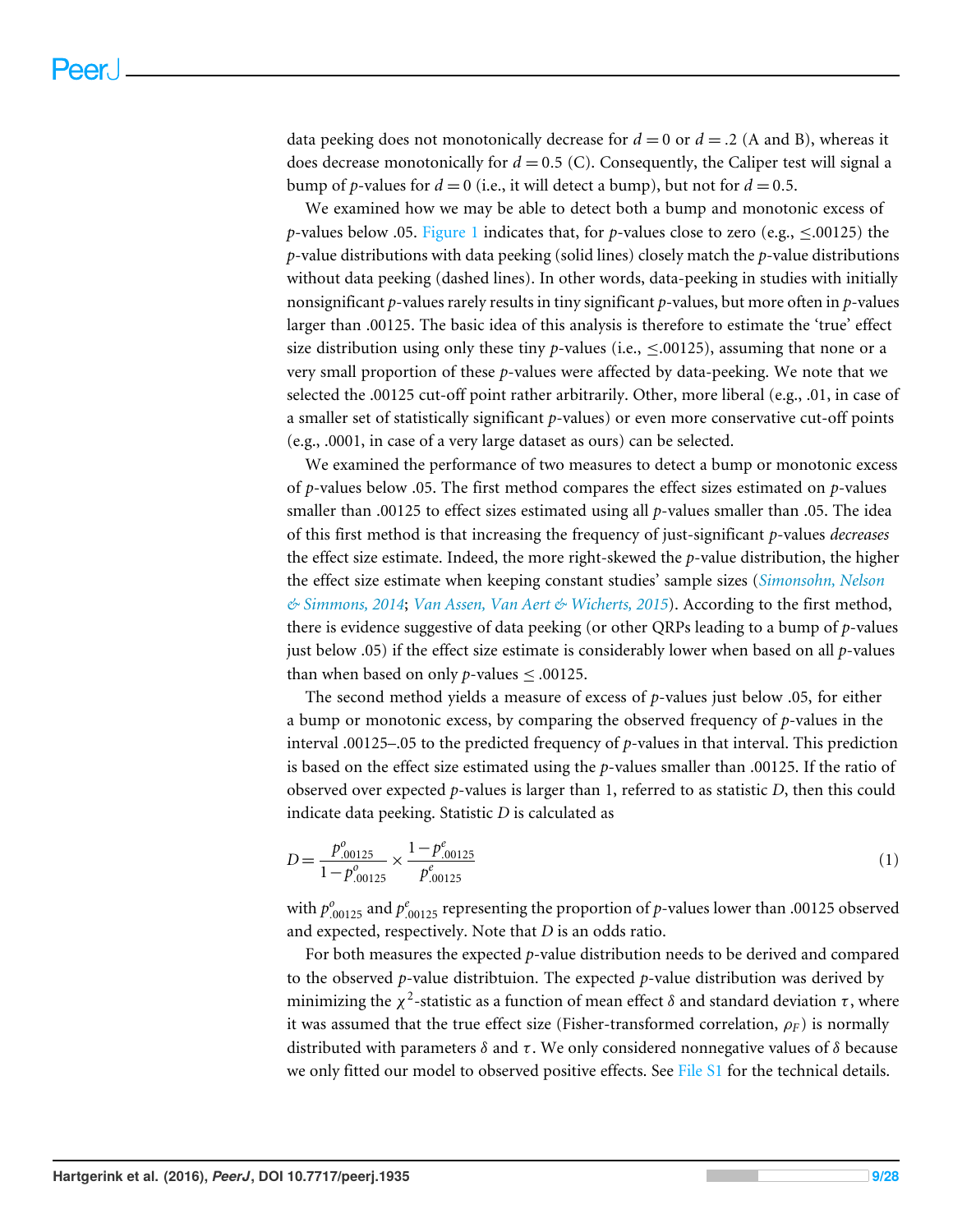#### *Design of simulation study*

To examine the potential of the two measures to detect data peeking, their performance was examined on simulated data with and without data peeking. We used a two-group betweensubjects design with 24 participants per group ( $n_k = 24$ ), and compared their means using a *t*-test. The performance of both measures was examined as a function of true effect size δ (0; 0.2; 0.5; 0.8) and heterogeneity τ (0; 0.15). In the data peeking conditions, data were simulated as follows: means and variances per group were simulated and a two-sample *t*-test was conducted. If this *t*-test was statistically significant (i.e.,  $p < .05$ ), the *p*-value was stored, otherwise the data peeking procedure was started. In this data peeking procedure, one-third of the original sample size was added to the data before conducting another two-sample *t*-test. This data peeking procedure was repeated until a statistically significant result was obtained or three rounds of additive sampling had taken place (see osf.io/x5z6u for functions used in the simulation). The simulations were stopped if 1,000,000 studies with a *p*-value below .1 were obtained for each combination of  $\delta$  and  $\tau$ .

## **RESULTS AND DISCUSSION**

In this section, we report the results of our analyses in the following order for the subsets: all reported *p*-values (258,050 results), exactly reported *p*-values (69,050 results), *p*-values erroneously reported as equal to .05 (2,470 results), all recalculated *p*-values based on exactly reported test statistics (256,393 results), recalculated *p*-values based on exactly reported test statistics and exactly reported *p*-values (68,776 results), and the modeling of *p*-value distributions based on recalculated *p*-values 0–.00125 and 0–.05 (54,561 results and 127,509, respectively). These analyses apply the Caliper test to investigate evidence of a possible bump below .05. Subsequently, the results of the two measures are presented based on all recalculated *p*-values.

#### **Reported** *p***-values**

[Figure 2](#page-11-0) shows the distribution for all reported *p*-values (i.e., 258,050; white bars) and exactly reported *p*-values (i.e., 69,050; blue bars). Results of the Caliper test indicate (i) there is a bump just below .05 when considering all reported *p*-values in bins .03875–.04 versus .04875–.05,  $N = 45,667, Pr = 0.905, p < .001$  and (ii) there is less evidence for a bump when considering only exactly reported *p*-values,  $N = 4,900$ ,  $Pr = 0.547$ ,  $p < .001$ . The difference in bumps between these two subsets can be explained by the amount of *p*-values that are reported as <.05, which is 86% of all *p*-values reported as exactly equal to .05 and 14% of all reported *p*-values.

To investigate whether this observed bump below .05 across exactly reported *p*-values originates from one or multiple journals, we performed the Caliper test on the exactly reported *p*-values per journal. [Table 3](#page-10-0) shows the results for these tests. The results indicate that there is sufficient and reliable evidence for a bump below .05 (i.e.,  $Pr > .5$ ) for the journals DP and JPSP and sufficient evidence, but debatable reliability for JAP, where the results depend on the binwidth. However, the other five journals show no evidence for a bump below .05 in exactly reported *p*-values at all. In other words, the bump below .05 in exactly reported *p*-values is mainly driven by the journals DP, JAP, and JPSP.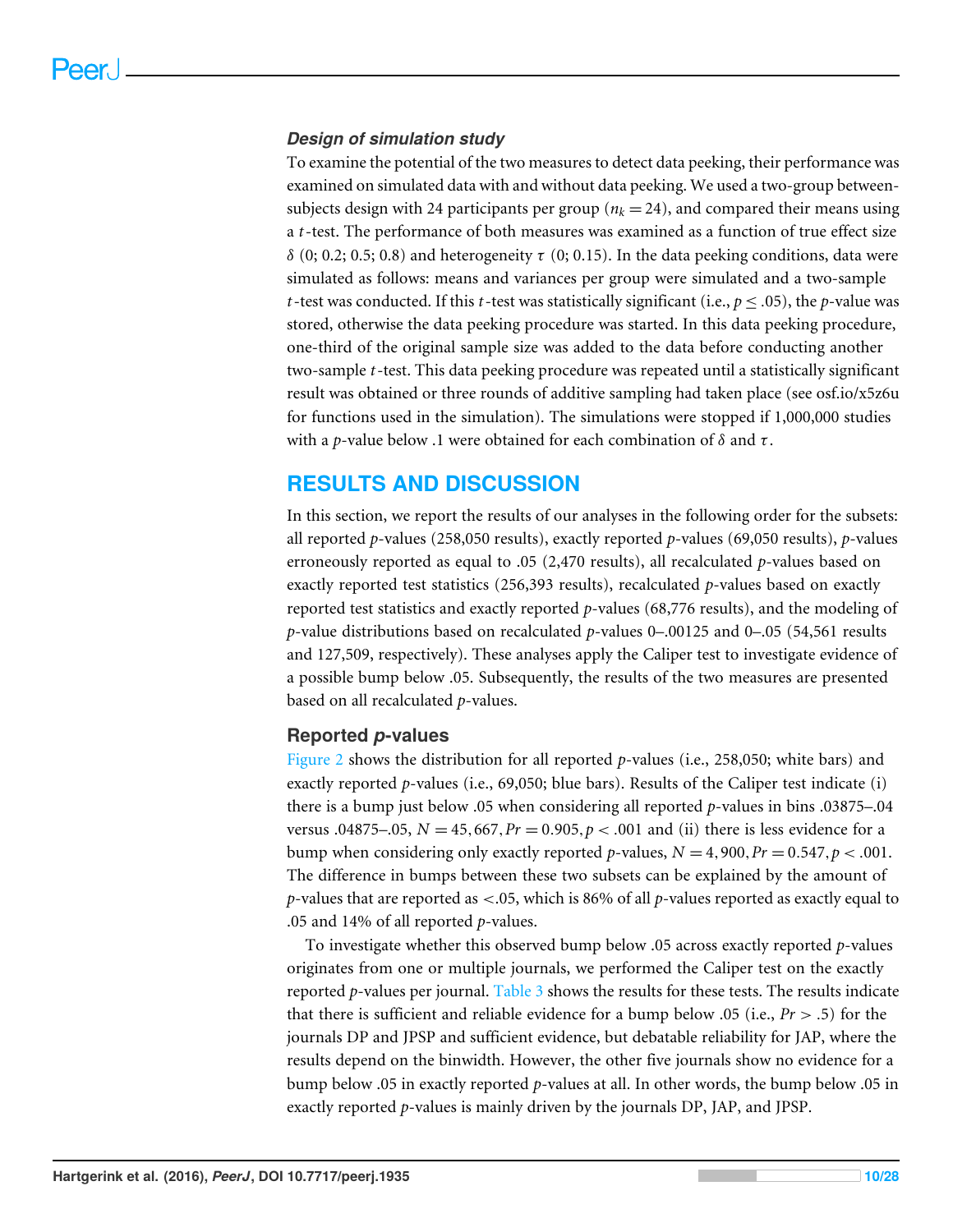<span id="page-10-0"></span>

| Hartgerink et al. (2016), PeerJ, DOI 10.7717/peerj.1935 |               |
|---------------------------------------------------------|---------------|
|                                                         |               |
|                                                         |               |
|                                                         | Table 3       |
|                                                         | <b>Binwid</b> |
|                                                         | All           |
|                                                         | DP            |

3 Caliper test for exactly reported  $p$ -values per journal for different binwidths.

| Binwidth    |             |       | 0.00125 |         | 0.0025 |                  |       | 0.005   |                           |       |       | 0.01    |                  |       |       |         |
|-------------|-------------|-------|---------|---------|--------|------------------|-------|---------|---------------------------|-------|-------|---------|------------------|-------|-------|---------|
|             | $\mathbf x$ | N     | Pr      | Ð       | x      | $\boldsymbol{N}$ | Pr    | Ð       | $\boldsymbol{\mathsf{x}}$ | N     | Pr    | D       | $\boldsymbol{x}$ | N     | Pr    | D       |
| All         | 2,682       | 4,900 | 0.547   | $-.001$ | 2,881  | 5,309            | 0.543 | $-.001$ | 3,308                     | 6,178 | 0.535 | $-.001$ | 4,218            | 8,129 | 0.519 | < .001  |
| DP          | 319         | 531   | 0.601   | $-.001$ | 336    | 567              | 0.593 | $-.001$ | 383                       | 653   | 0.587 | $-.001$ | 464              | 843   | 0.55  | 0.002   |
| FP          | 96          | 193   | 0.497   | 0.557   | 105    | 227              | 0.463 | 0.884   | 141                       | 304   | 0.464 | 0.906   | 215              | 458   | 0.469 | 0.912   |
| JAP         | 78          | 131   | 0.595   | 0.018   | 82     | 137              | 0.599 | 0.013   | 85                        | 154   | 0.552 | 0.113   | 101              | 183   | 0.552 | 0.092   |
| <b>JCCP</b> | 246         | 517   | 0.476   | 0.874   | 267    | 562              | 0.475 | 0.889   | 308                       | 641   | 0.48  | 0.848   | 395              | 823   | 0.48  | 0.882   |
| <b>JEPG</b> | 147         | 285   | 0.516   | 0.318   | 159    | 310              | 0.513 | 0.346   | 195                       | 375   | 0.52  | 0.235   | 258              | 509   | 0.507 | 0.395   |
| <b>JPSP</b> | 1,252       | 2,097 | 0.597   | $-.001$ | 1,310  | 2,207            | 0.594 | $-.001$ | 1,408                     | 2,399 | 0.587 | $-.001$ | 1,623            | 2,869 | 0.566 | $-.001$ |
| <b>PLOS</b> | 307         | 649   | 0.473   | 0.921   | 366    | 760              | 0.482 | 0.854   | 489                       | 1,000 | 0.489 | 0.766   | 744              | 1,558 | 0.478 | 0.964   |
| <b>PS</b>   | 237         | 497   | 0.477   | 0.859   | 256    | 539              | 0.475 | 0.886   | 299                       | 652   | 0.459 | 0.984   | 418              | 886   | 0.472 | 0.957   |

#### **Notes.**

x, frequency of p-values in .05 minus binwidth through .05; N, total frequency of p-values across both intervals in the comparison; Pr,  $x/N$ ; p, p-value of the binomial test. Significant results ( $\alpha$  = .05, one-tailed) indicating excess of *p*-values just below .05 and are reported in bold.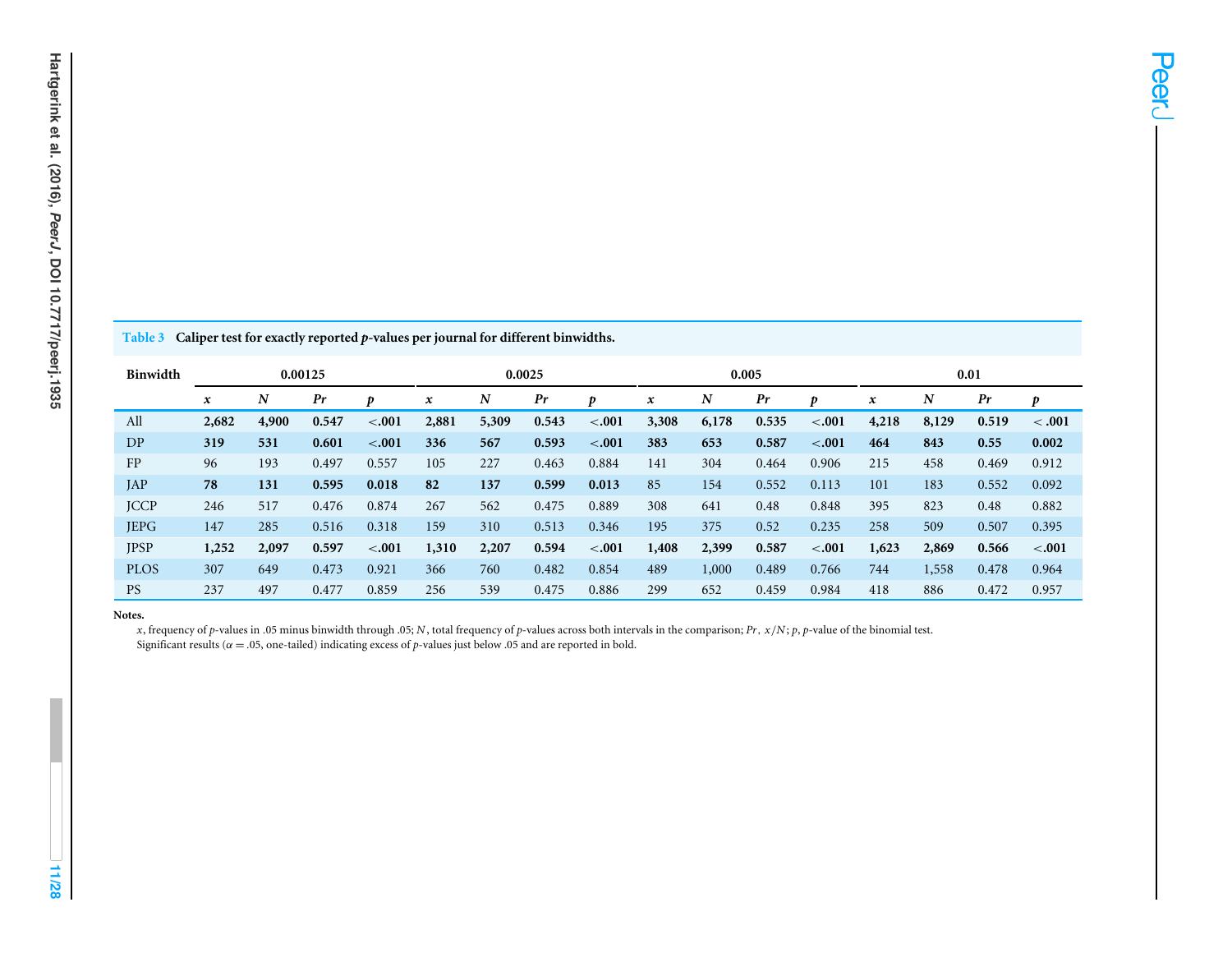<span id="page-11-0"></span>

**Figure 2 Distributions of all reported** *p***-values (white) and exactly reported** *p***-values (blue) across eight psychology journals.** Binwidth = .00125.

The Caliper test results for reported *p*-values indicate two things: (i) including inexactly reported *p*-values has a large impact on the *p*-value distribution and (ii) a bump below .05 is also found when only considering exactly reported *p*-values. Because inexact reporting of *p*-values causes excess at certain points of the *p*-value (e.g., the significance threshold .05; *[Ridley et al., 2007](#page-27-8)*), we recommend only inspecting exactly reported *p*-values when examining *p*-value distributions.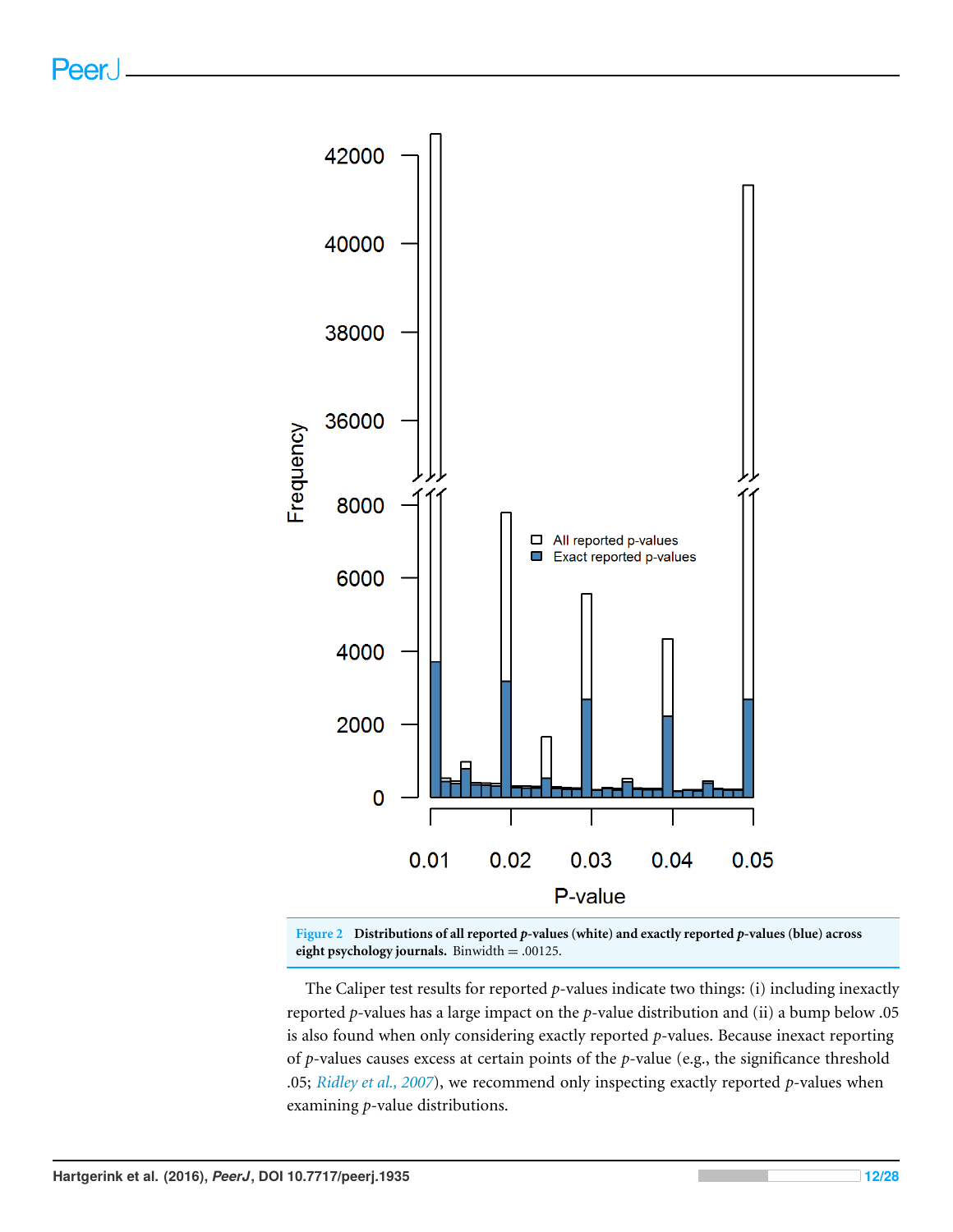<span id="page-12-0"></span>



Considering only exactly reported *p*-values, there is sufficient evidence for a bump below .05 in the journals DP, JAP, and JPSP, but not in the remaining five journals (i.e., FP, JCCP, JEPG, PLOS, PS). A tentative explanation of the bump of *p*-values just below .05 for DP, JAP, and JPSP may be that QRPs that aim to obtain barely significant results are more frequent in the fields of these journals. However, another explanation may be that scientists in these fields are more prone to exactly report *p*-values just below .05 (e.g., to emphasize they are really smaller than .05) than *p*-values considerably smaller than .05.

#### **Recalculated** *p***-value distributions** *Recalculated when reported p* = *.05*

Results for reported *p*-values remain inconclusive with regard to the distribution of *p*-values, due to potential rounding or errors (*[Bakker & Wicherts, 2011](#page-25-7)*; *[Nuijten et al., 2015](#page-26-1)*; *[Veldkamp et al., 2014](#page-27-7)*). Rounding and errors could result in an over-representation of *p*-values  $\leq$  .05. To investigate the plausibility of this notion, we inspected recalculated *p*-values when  $p = .05$  was reported (i.e., 2,470 values). [Figure 3](#page-12-0) indicates that *p*-values that were reported as .05 show remarkable spread when recalculated, which indicates that the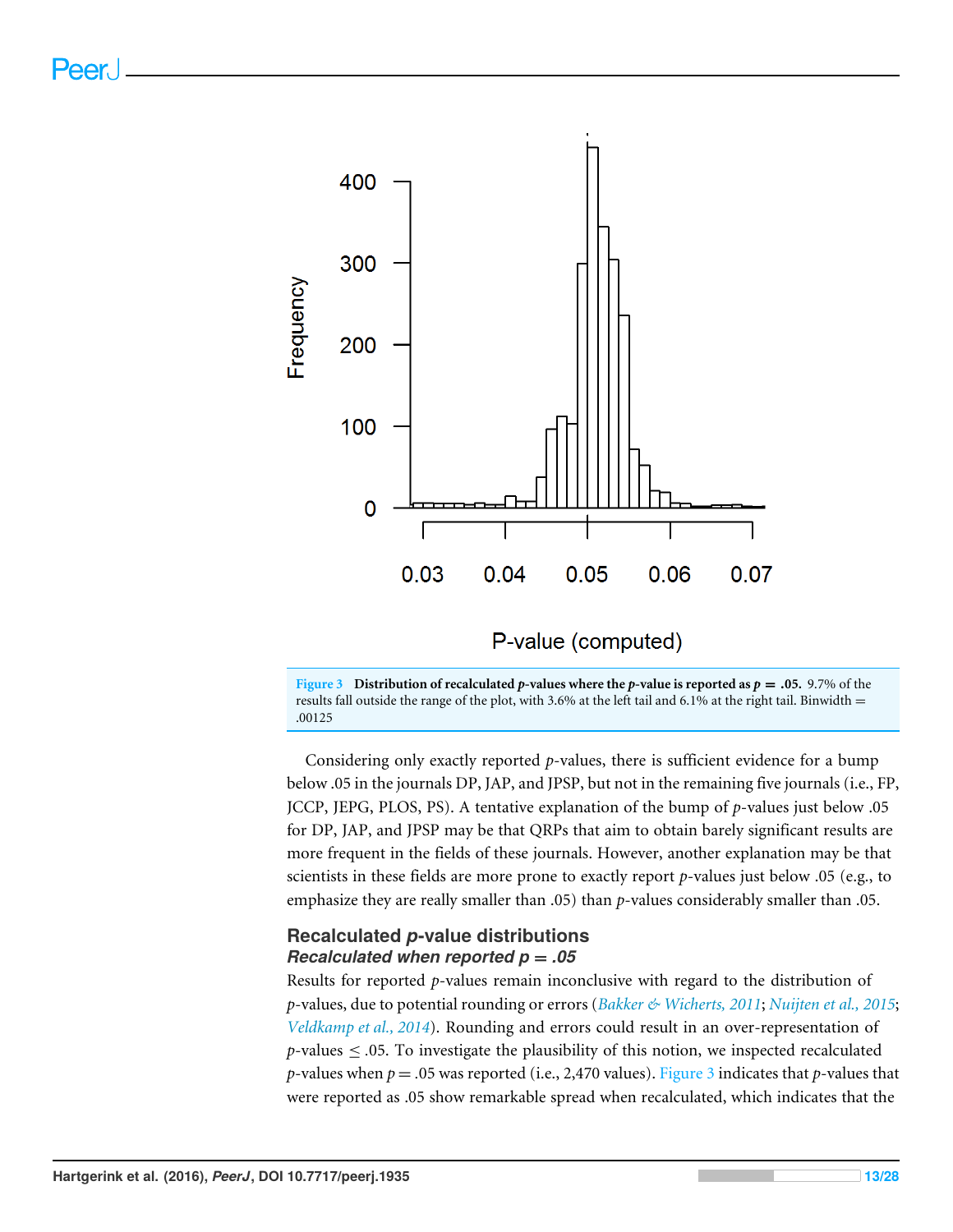reported *p*-value might frequently be rounded or incorrect, assuming that the reported test statistics are correct. More specifically, 67.45% of *p*-values reported as .05 were larger than .05 when recalculated and 32.55% were smaller than .05. This percentage does not greatly vary across journals (range 58.8%–73.4% compared to 67.45%). Taking into account rounding possibilities (i.e., widening the range of correct *p*-values to .045–.055), these percentages become 13.81% and 7.85%, respectively, meaning incorrect reporting of at least 21.66% of the *p*-values that were reported as .05. In comparison, *p*-values reported as  $p = .04$ ,  $p = .03$ , or  $p = .02$  show smaller proportions of downward rounding when compared to  $p = .05$  (i.e., 53.33%, 54.32%, 50.38%, respectively compared to 67.45%). When taking into account potential rounding errors in the initial reporting of *p*-values, the discrepancy remains but becomes smaller (i.e., 11.74%, 9.57%, 8.03%, respectively compared to 13.81%). These results provide direct evidence for the QRP ''incorrect rounding of *p*-value'' (*[John, Loewenstein & Prelec, 2012](#page-26-0)*), which contributes to a bump or monotonic excess just below .05.

The discrepancy between recalculated *p*-values and *p*-values reported as equal to .05 highlights the importance of using recalculated *p*-values when underlying effect distributions are estimated as in *p*-uniform and *p*-curve (*[Van Assen, Van Aert & Wicherts,](#page-27-10) [2015](#page-27-10)*; *[Simonsohn, Nelson & Simmons, 2014](#page-27-9)*). When interested in inspecting the *p*-value distribution, reported *p*-values can substantially distort the *p*-value distribution, such that results become biased if we rely solely on the reported *p*-value. Such a discrepancy indicates potential rounding of *p*-values, erroneous reporting of *p*-values, or strategic reporting of *p*-values. The *p*-value distortions can be (partially) corrected for by recalculating *p*-values based on reported test statistics. Additionally, potential distortions to the distribution at the third decimal place due to the rounding of *p*-values to the second decimal (*[Hartgerink,](#page-26-12) [2015](#page-26-12)*) is also solved by recalculating *p*-values. We continue with recalculated *p*-values in our following analyses.

#### *Recalculated p-values*

[Figure 4](#page-14-0) shows the distribution of all recalculated *p*-values (i.e., set of 256,393 results) and of recalculated *p*-values whenever the reported *p*-value is exact (i.e., set of 68,776 results). The recalculated *p*-value distribution is markedly smoother than the reported *p*-value distribution (see [Fig. 2\)](#page-11-0) due to the absence of rounded *p*-values.

After inspecting all recalculated *p*-values, we did not observe a bump just below .05,  $N = 2,808, Pr = .5, p = 0.508$ . When we analyzed the recalculated *p*-values per journal [\(Table 4\)](#page-15-0), there is no evidence for a bump below .05 in any of the journals. Additionally, we inspected all recalculated *p*-values that resulted from exactly reported *p*-values. For this subset we did observe a bump below .05,  $N = 809$ ,  $Pr = 0.564$ ,  $p = 0.000165$  (blue histogram in [Fig. 4\)](#page-14-0) for the smallest binwidth (i.e., .00125), but this effect was not robust across larger binwidths, as shown in [Table 5.](#page-16-0) This table also specifies the results for a bump below .05 per journal, with sufficient evidence of a bump only in JPSP. This finding, however, was only observed for binwidths .00125 and .0025, not for larger binwidths. Considering the results from the recalculated *p*-values, there is sparse evidence for the presence of a bump below .05, opposed to previously claimed widespread evidence (*[Masicampo & Lalande, 2012](#page-26-4)*;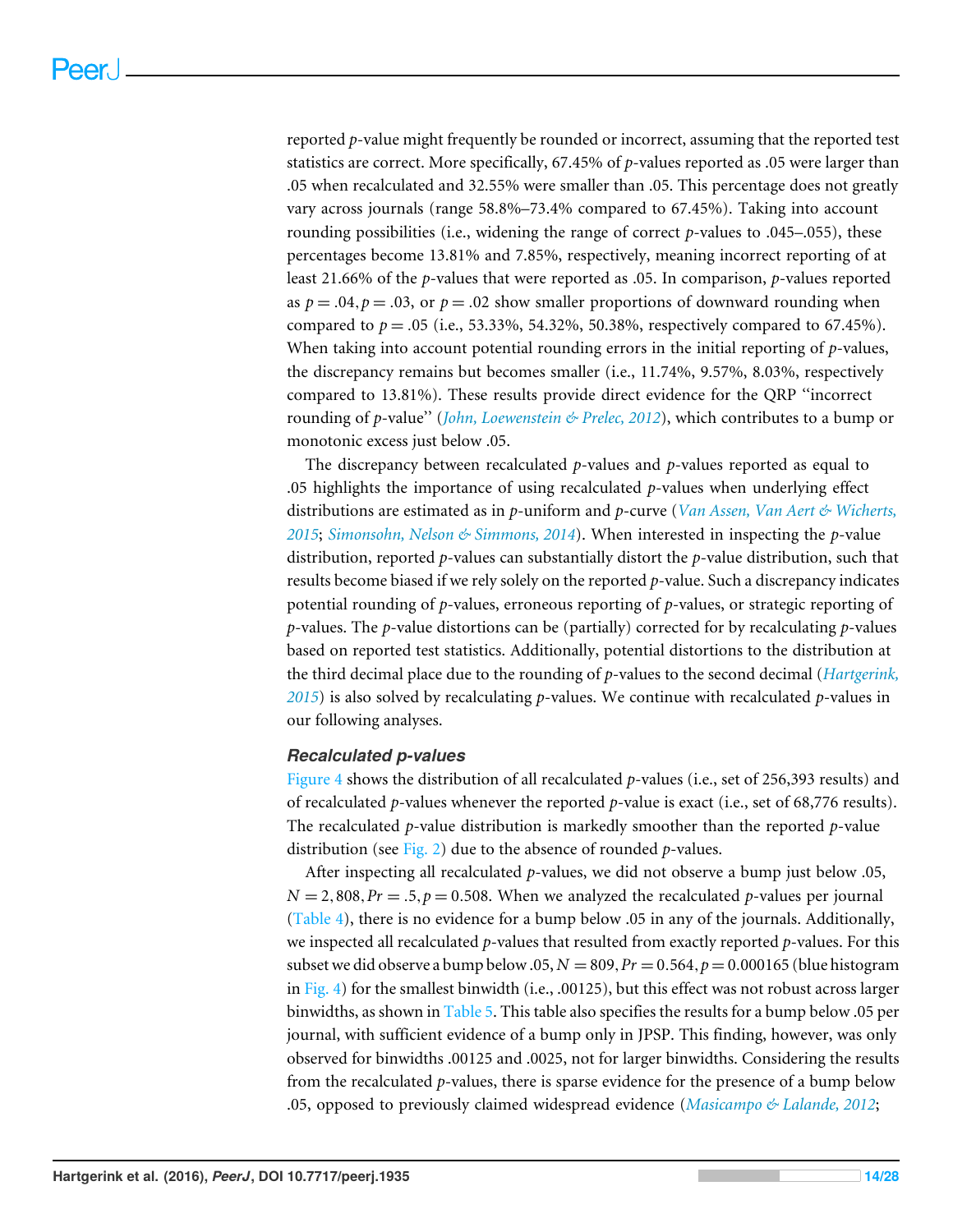<span id="page-14-0"></span>



*[Leggett et al., 2013](#page-26-5)*; *[Head et al., 2015](#page-26-6)*). Moreover, interpretation of the bump for JPSP is not straightforward; it may also be that authors of JPSP are more prone to report exact test statistics if the *p*-value is just below .05 than whenever *p*-values are considerably smaller than .05.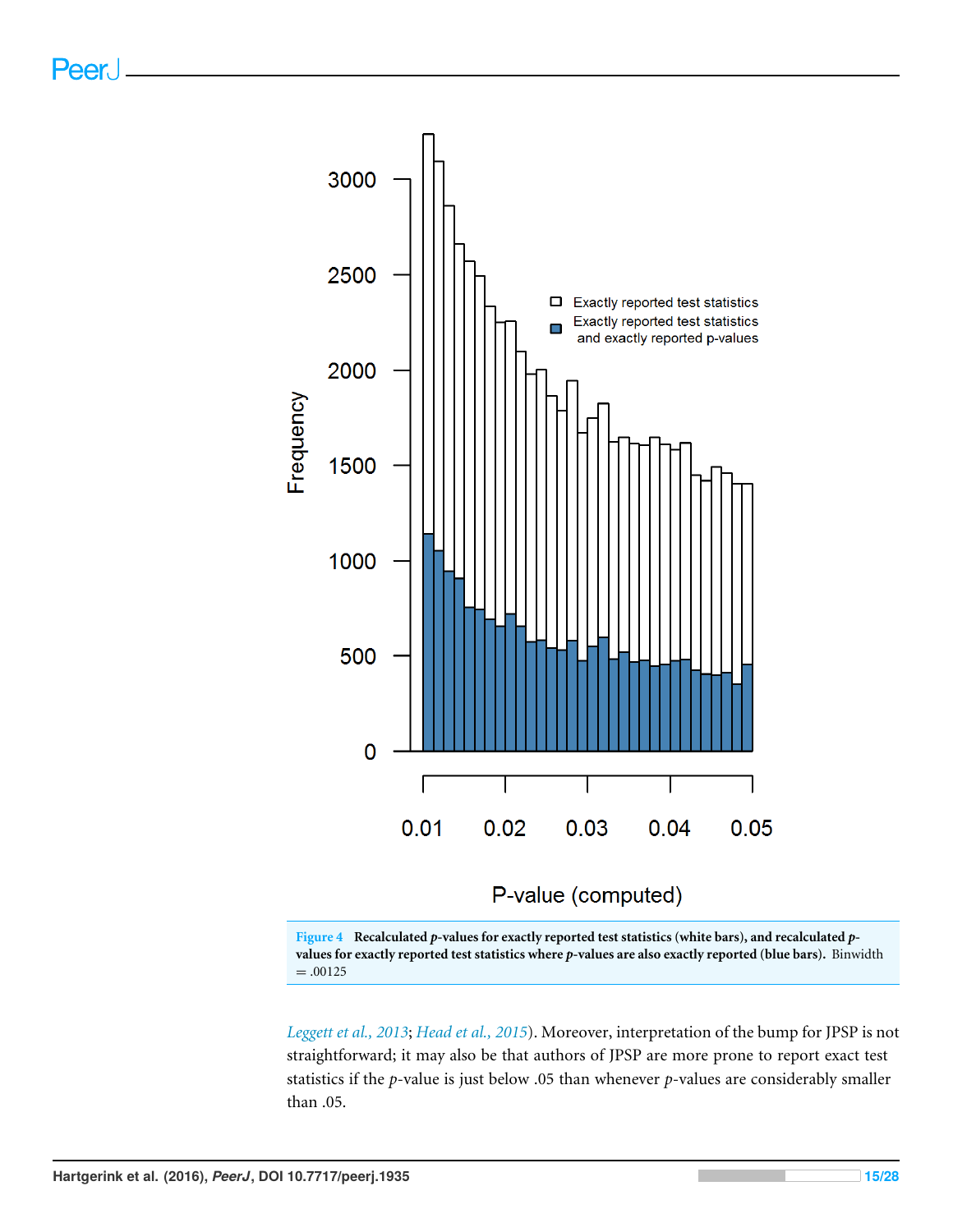<span id="page-15-0"></span>

| Hartgerink et al. (2016), PeerJ, DOI 10.7717/peerj.1935 |  |
|---------------------------------------------------------|--|

Table 4 Caliper test for exactly recalculated p-values per journal for different binwidths.

| <b>Binwidth</b> |                  | 0.00125 |       |       | 0.0025       |       |       | 0.005 |       |        |       | 0.01  |                     |        |       |        |
|-----------------|------------------|---------|-------|-------|--------------|-------|-------|-------|-------|--------|-------|-------|---------------------|--------|-------|--------|
|                 | $\boldsymbol{x}$ | N       | Pr    | Ð     | $\pmb{\chi}$ | N     | Pr    | Ð     | x     | N      | Pr    | D     | $\pmb{\mathcal{X}}$ | N      | Pr    | p      |
| All             | 1,404            | 2,808   | 0.5   | 0.508 | 2,808        | 5,761 | 0.487 | 0.973 | 5,761 | 11,824 | 0.487 | 0.997 | 11,824              | 25,142 | 0.47  | > .999 |
| DP              | 184              | 382     | 0.482 | 0.779 | 382          | 829   | 0.461 | 0.989 | 829   | 1,710  | 0.485 | 0.9   | 1,710               | 3,579  | 0.478 | 0.996  |
| FP              | 30               | 69      | 0.435 | 0.886 | 69           | 172   | 0.401 | 0.996 | 172   | 376    | 0.457 | 0.956 | 376                 | 799    | 0.471 | 0.955  |
| JAP             | 73               | 145     | 0.503 | 0.5   | 145          | 270   | 0.537 | 0.124 | 270   | 556    | 0.486 | 0.765 | 556                 | 1,168  | 0.476 | 0.952  |
| <b>JCCP</b>     | 160              | 308     | 0.519 | 0.265 | 308          | 633   | 0.487 | 0.763 | 633   | 1,267  | 0.5   | 0.522 | 1,267               | 2,706  | 0.468 | > .999 |
| <b>JEPG</b>     | 81               | 164     | 0.494 | 0.593 | 164          | 332   | 0.494 | 0.608 | 332   | 683    | 0.486 | 0.778 | 683                 | 1,535  | 0.445 | > .999 |
| <b>JPSP</b>     | 640              | 1,268   | 0.505 | 0.379 | 1,268        | 2,557 | 0.496 | 0.668 | 2,557 | 5,174  | 0.494 | 0.802 | 5,174               | 10,976 | 0.471 | > .999 |
| <b>PLOS</b>     | 125              | 260     | 0.481 | 0.752 | 260          | 541   | 0.481 | 0.828 | 541   | 1,170  | 0.462 | 0.995 | 1,170               | 2,544  | 0.46  | > .999 |
| <b>PS</b>       | 111              | 212     | 0.524 | 0.268 | 212          | 427   | 0.496 | 0.577 | 427   | 888    | 0.481 | 0.88  | 888                 | 1,835  | 0.484 | 0.919  |

#### **Notes.**

x, frequency of p-values in .05 minus binwidth through .05; N, total frequency of p-values across both intervals in the comparison,  $Pr$ ,  $x/N$ ; p, p-value of the binomial test. Significant results ( $\alpha$  = .05, one-tailed) indicating excess of *p*-values just below .05 and are reported in bold.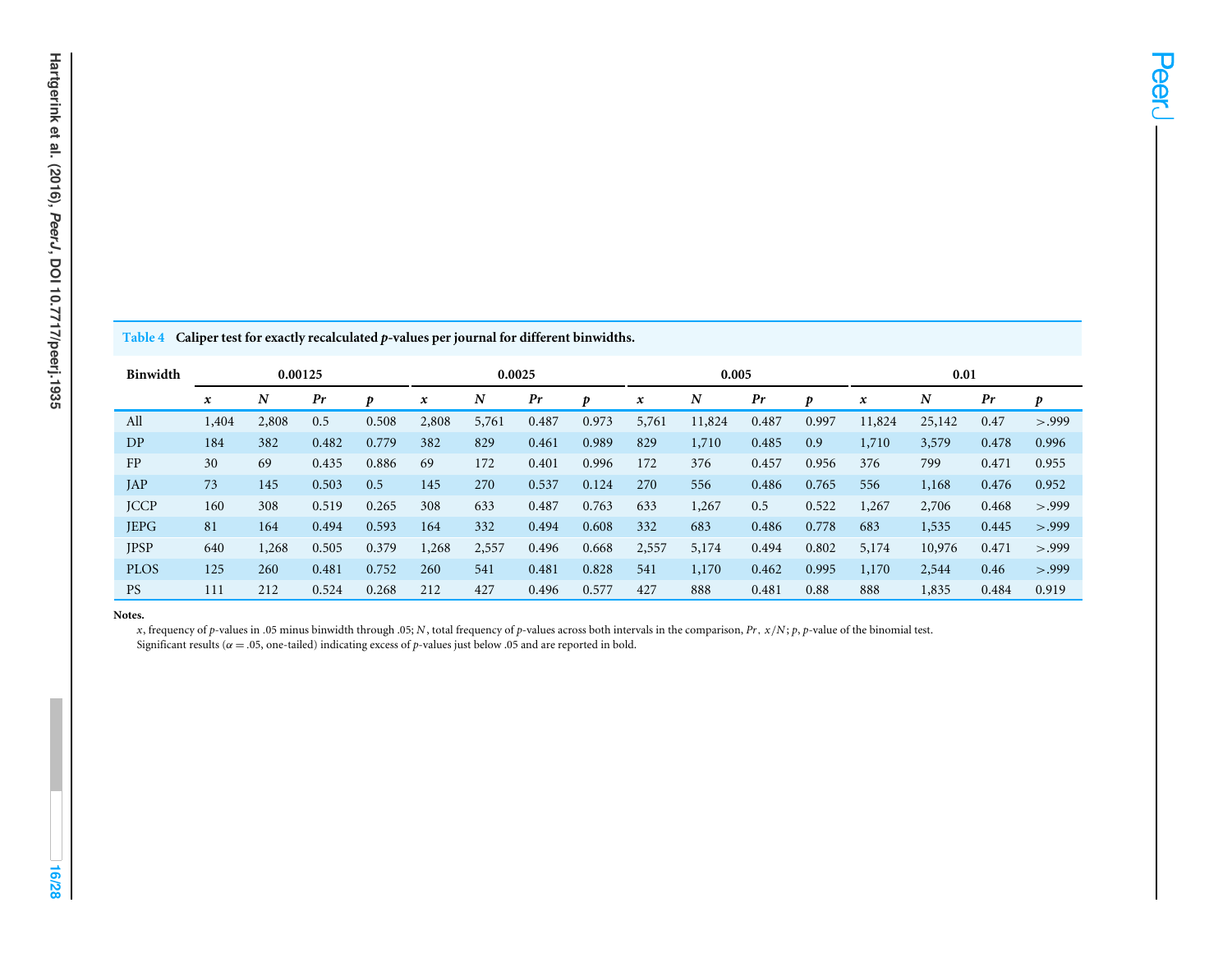<span id="page-16-0"></span>

| Binwidth    | 0.00125          |     |       | 0.0025  |                  |       | 0.005 |        |       |       | 0.01  |       |       |       |       |        |
|-------------|------------------|-----|-------|---------|------------------|-------|-------|--------|-------|-------|-------|-------|-------|-------|-------|--------|
|             | $\boldsymbol{x}$ | N   | Pr    | D       | $\boldsymbol{x}$ | N     | Pr    | D      | x     | N     | Pr    | D     | x     | N     | Pr    | D      |
| All         | 456              | 809 | 0.564 | < .001  | 809              | 1,617 | 0.5   | 0.5    | 1,617 | 3,403 | 0.475 | 0.998 | 3,403 | 7,402 | 0.46  |        |
| DP          | 46               | 87  | 0.529 | 0.334   | 87               | 185   | 0.47  | 0.811  | 185   | 358   | 0.517 | 0.281 | 358   | 756   | 0.474 | 0.932  |
| FP          | 15               | 27  | 0.556 | 0.351   | 27               | 87    | 0.31  | > .999 | 87    | 192   | 0.453 | 0.915 | 192   | 437   | 0.439 | 0.995  |
| JAP         | 8                | 20  | 0.4   | 0.868   | 20               | 29    | 0.69  | 0.031  | 29    | 65    | 0.446 | 0.839 | 65    | 141   | 0.461 | 0.844  |
| <b>JCCP</b> | 43               | 78  | 0.551 | 0.214   | 78               | 161   | 0.484 | 0.682  | 161   | 364   | 0.442 | 0.988 | 364   | 780   | 0.467 | 0.971  |
| <b>JEPG</b> | 27               | 50  | 0.54  | 0.336   | 50               | 98    | 0.51  | 0.46   | 98    | 209   | 0.469 | 0.834 | 209   | 479   | 0.436 | 0.998  |
| <b>JPSP</b> | 184              | 305 | 0.603 | $-.001$ | 305              | 547   | 0.558 | 0.004  | 547   | 1,117 | 0.49  | 0.764 | 1,117 | 2,451 | 0.456 | > .999 |
| <b>PLOS</b> | 76               | 149 | 0.51  | 0.435   | 149              | 323   | 0.461 | 0.926  | 323   | 698   | 0.463 | 0.978 | 698   | 1,470 | 0.475 | 0.975  |
| <b>PS</b>   | 57               | 93  | 0.613 | 0.019   | 93               | 187   | 0.497 | 0.558  | 187   | 400   | 0.468 | 0.912 | 400   | 888   | 0.45  | 0.999  |

#### **Notes.**

x, frequency of p-values in .05 minus binwidth through .05; N, total frequency of p-values across both intervals in the comparison,  $Pr$ ,  $x/N$ ; p, p-value of the binomial test. Significant results ( $\alpha$  = .05, one-tailed) indicating excess of *p*-values just below .05 and are reported in bold.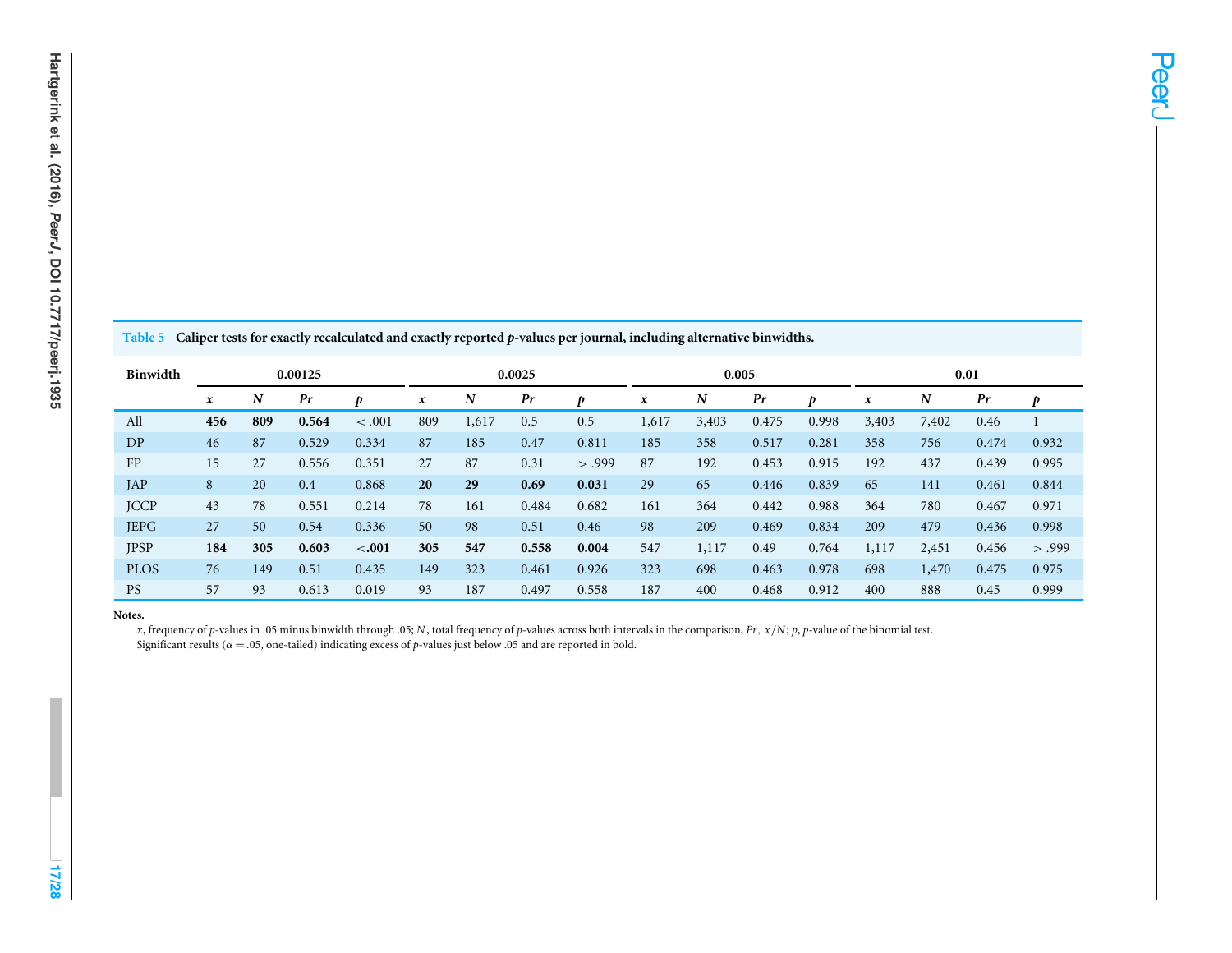|             | Timespan      | Coefficient      | Estimate | <b>SE</b> | t        | p     |
|-------------|---------------|------------------|----------|-----------|----------|-------|
| All         | 1985-2013     | Intercept        | 0.007    | 0.017     | 0.392    | 0.698 |
| All         |               | Years (centered) | $-0.001$ | 0.001     | $-0.492$ | 0.627 |
| DP          | 1985-2013     | Intercept        | $-0.043$ | 0.056     | $-0.769$ | 0.448 |
| DP          |               | Years (centered) | 0.001    | 0.003     | 0.193    | 0.849 |
| FP          | $2010 - 2013$ | Intercept        | $-0.182$ | 0.148     | $-1.233$ | 0.343 |
| FP          |               | Years (centered) | 0.055    | 0.079     | 0.694    | 0.560 |
| JAP         | 1985-2013     | Intercept        | 0.041    | 0.081     | 0.504    | 0.619 |
| JAP         |               | Years (centered) | $-0.001$ | 0.005     | $-0.208$ | 0.837 |
| <b>JCCP</b> | 1985-2013     | Intercept        | 0.077    | 0.058     | 1.315    | 0.200 |
| <b>JCCP</b> |               | Years (centered) | $-0.006$ | 0.004     | $-1.546$ | 0.134 |
| <b>JEPG</b> | 1985-2013     | Intercept        | $-0.022$ | 0.124     | $-0.176$ | 0.862 |
| <b>JEPG</b> |               | Years (centered) | 0.001    | 0.007     | 0.097    | 0.924 |
| <b>JPSP</b> | 1985-2013     | Intercept        | $-0.002$ | 0.027     | $-0.062$ | 0.951 |
| <b>JPSP</b> |               | Years (centered) | 0.000    | 0.002     | $-0.005$ | 0.996 |
| <b>PLOS</b> | 2006-2013     | Intercept        | $-0.382$ | 0.114     | $-3.344$ | 0.016 |
| <b>PLOS</b> |               | Years (centered) | 0.072    | 0.027     | 2.632    | 0.039 |
| <b>PS</b>   | 2003-2013     | Intercept        | 0.081    | 0.078     | 1.045    | 0.323 |
| <b>PS</b>   |               | Years (centered) | $-0.009$ | 0.013     | $-0.669$ | 0.520 |

<span id="page-17-0"></span>**Table 6 Linear regression coefficients as a test of increasing excess of** *p***-values just below .05.** Intercept indicates the degree of excess for the first year of the estimated timespan  $(>=0=$  excess).

**Notes.**

Significant results ( $\alpha = .05$ , two-tailed) are reported in bold.

#### **Excessive significance over time**

The regression results of the development of a bump below .05 over time, based on recalculated *p*-values, are shown in [Table 6.](#page-17-0) Results indicate that there is no evidence for a linear relation between publication year and the degree to which a bump of *p*-values below .05 is present across the different binwidths (only results for binwidth .00125 are presented; results for the other binwidths are available at [http://osf.io/96kbc/\)](http://osf.io/96kbc/). Conversely, for PLOS there is some evidence for a minor increase of a bump throughout the years  $(b = .072, p = .039)$ , but this result is not robust for binwidths .0025, .005, and .01. These results contrast with *[Leggett et al. \(2013\)](#page-26-5)*, who found a linear relation between time and the degree to which a bump occurred for JEPG and JPSP. Hence, based on the period 1985–2013, our findings contrast with the increase of a bump below .05 for the period 1965–2005 in psychology (*[Leggett et al., 2013](#page-26-5)*). In other words, our results of the Caliper test indicate that, generally speaking, there is no evidence for an increasing prevalence of *p*-values just below .05 or of QRPs causing such a bump in psychology.

## **Results of two measures based on modeling** *p***-value distributions** *Simulation study*

[Table 7](#page-18-0) shows the results of the two measures for data simulated with and without data peeking. The column headers show the mean effect size (i.e.,  $\delta$ ) and heterogeneity (i.e.,  $\tau$ ) of the simulated conditions, with the corresponding  $\rho_F$  and  $\tau_{\rho_F}$  on the Fisher transformed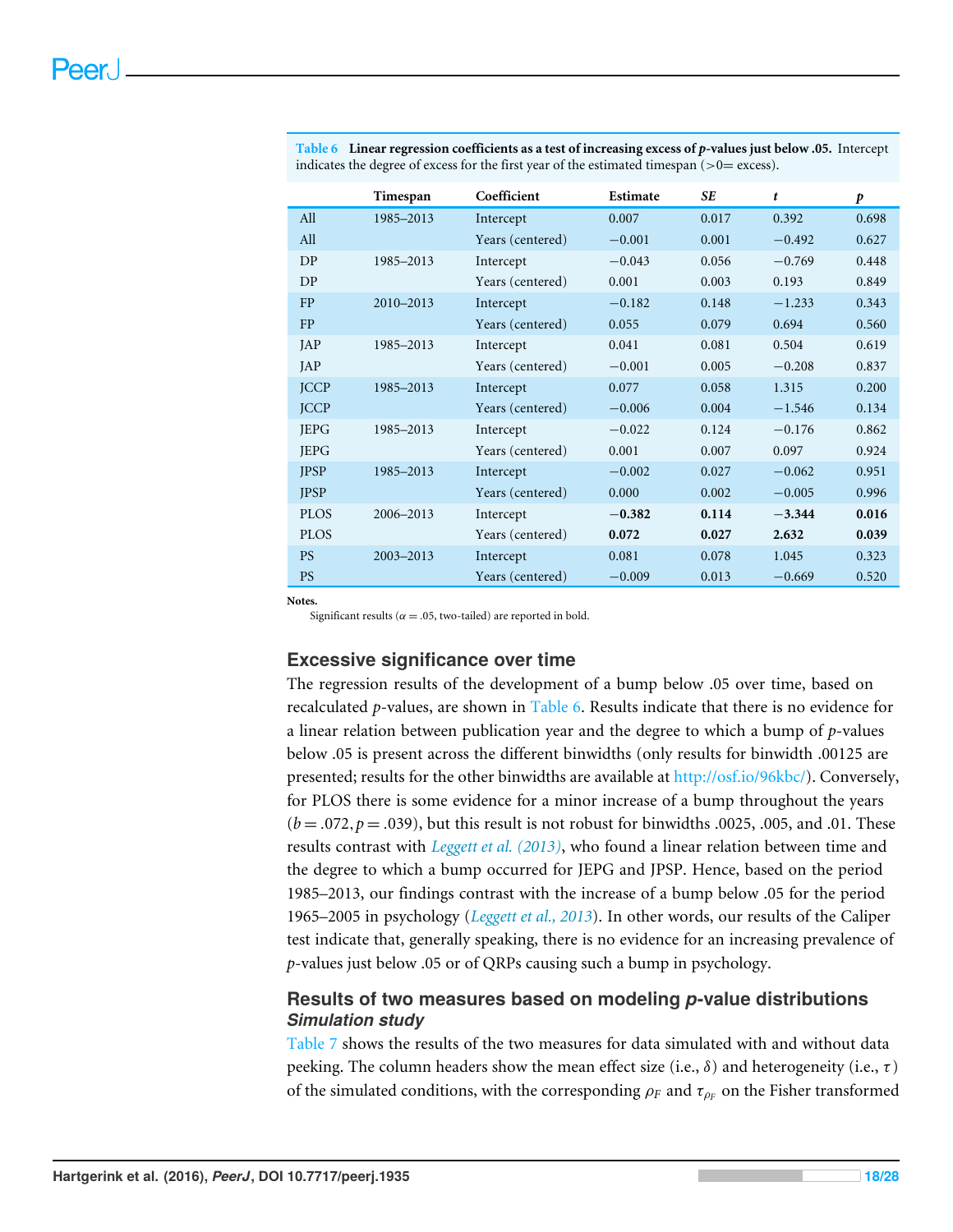|                      |             |                       |                            | $\tau = 0$                       |                                  |                                  | $\tau = .15$               |                                  |                                  |                                  |  |  |
|----------------------|-------------|-----------------------|----------------------------|----------------------------------|----------------------------------|----------------------------------|----------------------------|----------------------------------|----------------------------------|----------------------------------|--|--|
|                      | $p$ -values |                       | $\delta = 0$<br>$\rho_F=0$ | $\delta = .2$<br>$\rho_F = .099$ | $\delta = .5$<br>$\rho_F = .247$ | $\delta = .8$<br>$\rho_F = .390$ | $\delta = 0$<br>$\rho_F=0$ | $\delta = .2$<br>$\rho_F = .099$ | $\delta = .5$<br>$\rho_F = .247$ | $\delta = .8$<br>$\rho_F = .390$ |  |  |
| Without data peeking | $0 - 1$     | $\hat{\rho}_F$        | $\mathbf{0}$               | 0.103                            | 0.258                            | 0.413                            | $\overline{0}$             | 0.103                            | 0.258                            | 0.413                            |  |  |
|                      |             | $\hat{\tau}_{\rho_F}$ | $\mathbf{0}$               | $\overline{0}$                   | $\mathbf{0}$                     | $\mathbf{0}$                     | 0.077                      | 0.077                            | 0.077                            | 0.077                            |  |  |
|                      | $0 - .05$   | $\hat{\rho}_F$        | $\mathbf{0}$               | 0.103                            | 0.258                            | 0.413                            | $\overline{0}$             | 0.103                            | 0.258                            | 0.413                            |  |  |
|                      |             | $\hat{\tau}_{\rho_F}$ | $\overline{0}$             | $\mathbf{0}$                     | $\overline{0}$                   | 0.001                            | 0.077                      | 0.077                            | 0.077                            | 0.077                            |  |  |
|                      |             | Misfit $\chi^2$       | $\overline{0}$             | $\mathbf{0}$                     | $\mathbf{0}$                     | $\overline{0}$                   | $\overline{0}$             | $\overline{0}$                   | $\overline{0}$                   | $\mathbf{0}$                     |  |  |
|                      | $0 - 00125$ | $\hat{\rho}_F$        | $\overline{0}$             | 0.103                            | 0.258                            | 0.413                            | 0.1                        | 0.107                            | 0.259                            | 0.413                            |  |  |
|                      |             | $\hat{\tau}_{\rho_F}$ | $\overline{0}$             | $\mathbf{0}$                     | $\mathbf{0}$                     | 0.001                            | 0.025                      | 0.076                            | 0.077                            | 0.077                            |  |  |
|                      |             | Misfit $\chi^2$       | $\mathbf{0}$               | $\mathbf{0}$                     | $\mathbf{0}$                     | $\mathbf{0}$                     | $\overline{0}$             | $\overline{0}$                   | $\overline{0}$                   | $\overline{0}$                   |  |  |
|                      |             | D                     | $\mathbf{1}$               | $\mathbf{1}$                     |                                  | $\mathbf{1}$                     | 1.205                      | 1.006                            | 1.003                            | 1.001                            |  |  |
| With data peeking    | $0 - .05$   | $\hat{\rho}_F$        | $\mathbf{0}$               | $\mathbf{0}$                     | 0.117                            | 0.345                            | $\overline{0}$             | $\overline{0}$                   | 0.075                            | 0.360                            |  |  |
|                      |             | $\hat{\tau}_{\rho_F}$ | $\mathbf{0}$               | $\boldsymbol{0}$                 | $\mathbf{0}$                     | 0.038                            | $\overline{0}$             | 0.055                            | 0.137                            | 0.091                            |  |  |
|                      |             | Misfit $\chi^2$       | 126,267.4                  | 50,298.4                         | 696.6                            | 101.6                            | 14,867.6                   | 1,209.5                          | 576.3                            | 340.6                            |  |  |
|                      |             | $\boldsymbol{N}$      | 759,812                    | 811,296                          | 936,517                          | 994,974                          | 434,660                    | 525,023                          | 707,650                          | 889,681                          |  |  |
|                      | $0 - 00125$ | $\hat{\rho}_F$        | $\overline{0}$             | 0.075                            | 0.218                            | 0.366                            | 0.066                      | 0.161                            | 0.283                            | 0.402                            |  |  |
|                      |             | $\hat{\tau}_{\rho_F}$ | $\overline{0}$             | $\overline{0}$                   | $\overline{0}$                   | $\overline{0}$                   | 0.036                      | $\overline{0}$                   | $\mathbf{0}$                     | 0.012                            |  |  |
|                      |             | Misfit $\chi^2$       | 6.9                        | 3.2                              | 7.1                              | 11.8                             | $\overline{2}$             | 1.9                              | 2.6                              | 2.1                              |  |  |
|                      |             | $\overline{N}$        | 9,729                      | 21,576                           | 95,615                           | 350,482                          | 14,791                     | 34,530                           | 124,991                          | 366,875                          |  |  |
|                      |             | $\boldsymbol{D}$      | 1.977                      | 1.976                            | 1.835                            | 1.166                            | 1.628                      | 1.620                            | 1.472                            | 1.164                            |  |  |

<span id="page-18-0"></span>Table 7 Results of parameter estimation of the distribution of effect sizes and measures of data peeking as a function of population effect size ( $\delta, \rho_F$ ), population het**erogeneity (7), and data peeking, for the simulated data.** Results are based on all p-values 0–1, p-values  $\le$  .05, and  $\le$  .00125.

#### **Notes.**

 $\hat{\rho}_F$ , estimated population effect;  $t_{\rho_F}$ , estimated population heterogeneity; misfit 0-.05; misfit of estimates based on p-values 0-.05, misfit 0-.00125, misfit of estimates based on p-values 0-.00125 (bold in-dicates *p* <sup>&</sup>lt; .05); *<sup>N</sup>*, number of results included in estimation; *<sup>D</sup>*, comparison of observed- and expected *<sup>p</sup>*-value frequencies.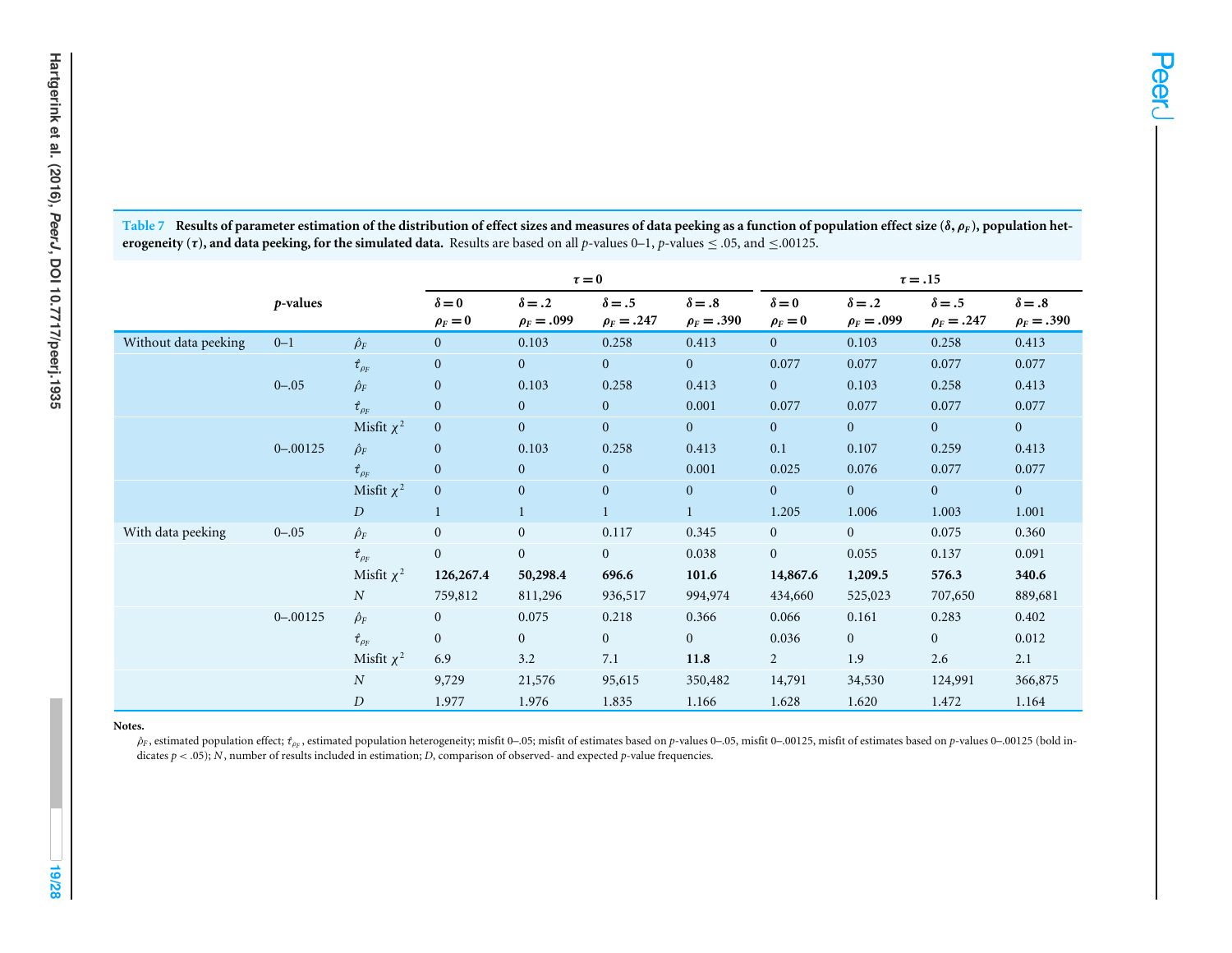correlation scale. The first set of rows shows the results for the data simulated without data peeking, of which we discuss the results first.

The results for the data without data peeking inform us on (i) whether the effect size distribution parameters can accurately be recovered using only very small (≤.00125) or small  $p$ -values ( $\leq$ .05), and (ii) if both measures accurately signal no data peeking. Note that  $\rho_F$  is slightly overestimated due to categorizing the *p*-value distribution into 40 categories: the estimates based on all *p*-values (i.e.,  $\rho_F$ , first row) are slightly larger than the population parameter (i.e.,  $\rho_F$ , column headers).

Answering the first question of accurate parameter estimates, whenever there is no heterogeneity (i.e.,  $\tau_{\rho_F}$  = 0) both  $\rho_F$  and  $\tau_{\rho_F}$  are accurately recovered. When heterogeneity is non-zero, the parameters were also accurately recovered, but not when  $\rho_F = 0$ . Here,  $\rho_F$ was overestimated (equal to .1) and  $\tau_{p_F}$  underestimated (.025 rather than the true .077), while at the same time the misfit was negligible.

The latter result, that the effect is overestimated under heterogeneity when  $\rho_F = 0$ , is explained by the fact that a *p*-value distribution can accurately be modeled with an infinite range of negatively correlated values of  $\rho_F$  and  $\tau_{\rho_F}.$  An increase in  $\rho_F$  yields a more right-skewed distribution, which is hardly distinguishable from the right-skewed distribution caused by an increase in  $\tau_{\rho_F}.$  Hence almost identical  $p$ -value distributions can be generated with  $(\delta, \tau)$  and some values  $(\delta^*, \tau^*)$ , with  $\delta^* > \mu$  and at the same time  $\tau^* < \tau$ , or  $\delta^* < \mu$  and at the same time  $\tau^* > \tau$ . The similar effects of both parameters on the fitted *p*-value distribution already hint at potential problems for both measures, because performance of these measures is dependent on accurate estimates of these parameters.

With respect to the second question, whether the measures accurately signal the absence of data peeking, the first measure does so in both homo- and heterogeneous conditions, whereas the second measure correctly signals absence only under homogeneity. The first measure signals data peeking if the estimate of  $\rho_F$  is smaller when based on  $p \leq 0.05$  than on  $p \leq 0.00125$ . Previously, we already noted that effect size estimates were identical to population effect sizes under homogeneity, and equal or *larger* when based on  $p \le 0.00125$ under heterogeneity. This suggests that the first measure behaves well if there is no data peeking (but see the conclusion section). The second measure, *D*, performed well (i.e., was equal to 1) under homogeneity, but incorrectly suggested data peeking under heterogeneity. For instance,  $D = 1.205$  for  $\rho_F = 0$  and  $\tau = .15$ , which suggests that 20.5% more *p*-values were observed in the interval .00125–.05 than were expected based on the ρ*ˆ<sup>F</sup>* estimate even though no data peeking occurred. The explanation for the breakdown of the performance of *D* is that the parameters of the effect size distribution were not accurately recovered, overestimating the average effect size and underestimating heterogeneity based on small *p*-values. This yields a lower expected frequency of higher *p*-values (between .00125 and .05), thereby falsely suggesting data peeking.

The last rows present the results obtained when data peeking does occur. First, consider the estimates of  $\rho_F$  and the performance of the first measure of data peeking. The estimates of  $\rho_F$  confirm that data peeking results in underestimation, particularly if the average true effect size is not large (i.e.,  $\delta = .2$  or .5). Moreover, downward bias of  $\rho_F$  decreases when it is estimated on *p*-values  $\leq$  .00125 than on  $\leq$ .05, accurately signaling data peeking with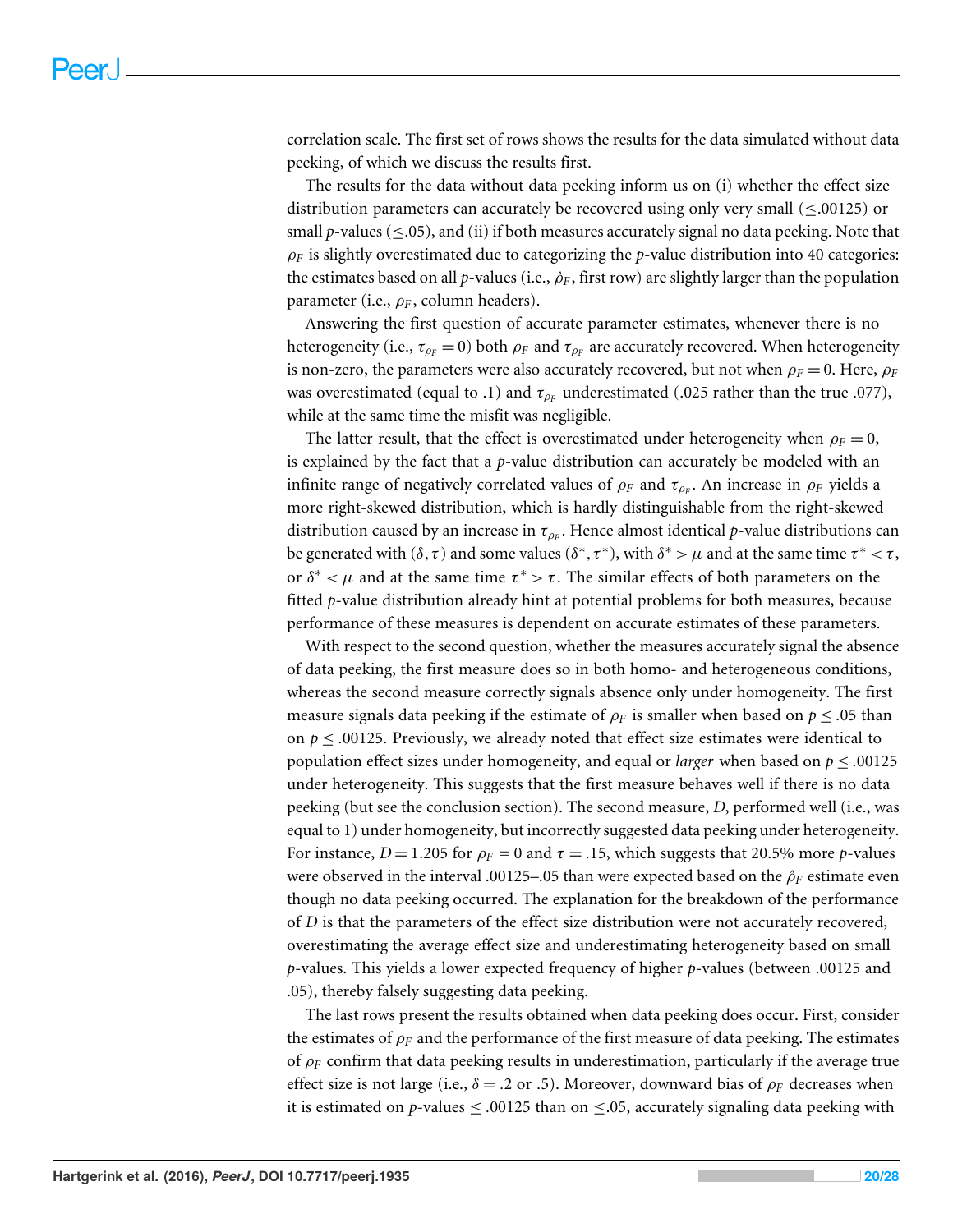the first measure. For instance, if  $\rho_F = .099$  and  $\tau = 0$ ,  $\rho_F = .075$  when based on *p*-values ≤ .00125 and  $\hat{\rho}_F$  = 0 when based on *p*-values ≤ .05. Together with the good performance of this measure under no data peeking, these results suggest that the first measure may be useful to detect data keeping in practice.

Consider the estimates of  $\tau_{\rho_F}$  and the performance of *D*. Similar to conditions under no data peeking, heterogeneity is grossly underestimated when using *p*-values ≤.00125. Hence *D* cannot be expected to perform well under data peeking. Although *D*-values seem to correctly signal data peeking in all conditions and decrease as expected when the effect size increases, these values do not correspond to the actual values of data peeking. For instance, consider the condition with  $\delta = .5$  and  $\tau_{\rho_F} = .15$ ; of the 582,659 simulated *p*-values in interval .00125–.05, 106,241 *p*-values were obtained through data-peeking, which yields a true  $D = 1.223$ , which is very different from the estimated  $D = 1.472$  in [Table 7.](#page-18-0)

Finally, consider the (mis)fit of the estimated *p*-value distribution. Despite the considerable downward bias in heterogeneity estimate τ*ˆ*ρ*<sup>F</sup>* , the simulated *p*-value distribution is mostly well approximated by the expected *p*-value distribution, as indicated by the small values of the  $\chi^2$  statistic for *p*-values in 0–.00125. Hence, good fit again does not imply accurate parameter estimates. The misfit of the estimated distribution for *p*-values  $\leq$  .05 is indicated by large  $\chi^2$ -values, particularly when the *p*-value distribution is not monotonically decreasing (which is the case for, e.g.,  $\delta = 0$ ).

To conclude, this simulation study showed that under true homogeneity both measures of data peeking can accurately signal both absence and presence of data peeking. However, under true heterogeneity, heterogeneity is underestimated and the performance of *D* breaks down, while results suggest that comparing estimates of average effect size, the first measure, may still accurately signal both the absence and presence of data peeking.

#### *Applied to data of eight psychology journals*

[Figure 5](#page-21-0) depicts the observed *p*-value distribution and the expected *p*-value distribution corresponding to the fitted effect size distribution based on  $p$ -values  $\leq$  .00125. Estimates for *p*-values  $\leq$  .05 were effect size  $\hat{\rho}_F = 0$  and heterogeneity  $\hat{\tau}_{\rho_F} = .183$ , and  $\hat{\rho}_F = .149$  and  $\hat{\tau}_{\rho_F}$  = .106 for *p*-values  $\leq$  .00125. Note that we only considered nonnegative values of  $\delta$  in the estimation procedure. Misfit between observed and expected *p*-value distribution for  $p \leq .00125$  was minor ( $\chi^2$  = 4.1), indicating that the observed *p*-values  $\leq .00125$  were well approximated by the estimated effect size distribution.

Our first measure suggests practices leading to a monotonic excess of *p*-values below .05, because the estimated effect size based on all significant *p*-values (i.e., 0) is much smaller than the supposedly more accurate estimate based on only the very small *p*-values (i.e., .183). Moreover, assuming that effect sizes are normally distributed with  $\rho_F = 0$  and  $\tau_{p_F} = .183$ , combined with the degrees of freedom of the observed effects, implies that only 27.5% of all effects would be statistically significant. However, of all reported *p*-values, 74.7% were statistically significant, but this difference may at least partly be caused by other factors such as publication bias. It is highly unlikely that the average true effect size underlying statistically significant results in psychology is truly zero. It remains undecided, however, whether this very low estimate is mainly due to QRPs leading to a downward bias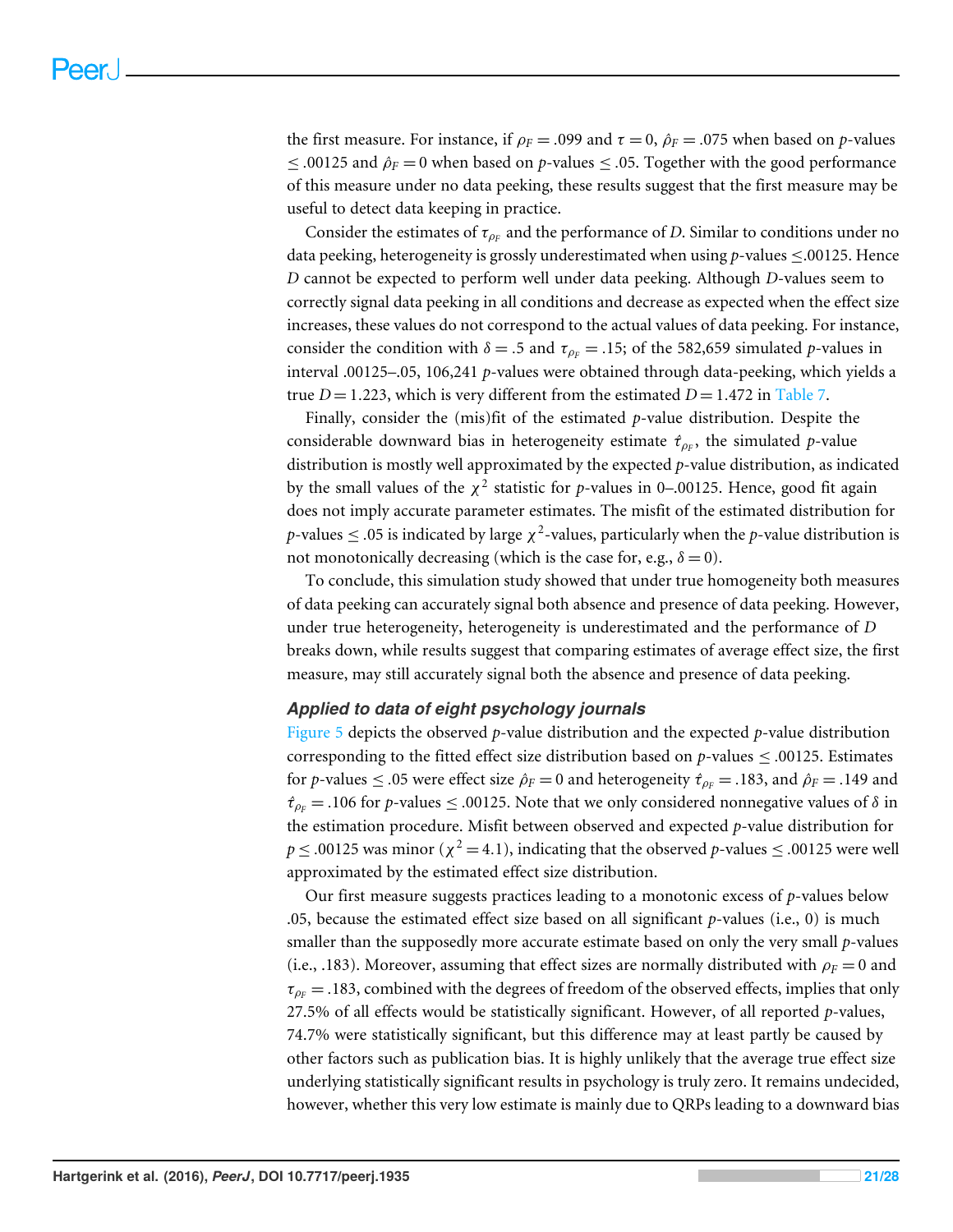<span id="page-21-0"></span>



of the effect size estimate, or to a misspecification of the model, an issue we revisit later in the paper.

For the second measure that compares the ratio of observed and expected *p*-values below .05, we found *D* = .701, which does not suggest data peeking but *under*-reporting of *p*-values (29.9%) in the *p*-value interval .00125–.05. The simulation results, however, have already demonstrated that the measure *D* performs badly under effect size heterogeneity. Since heterogeneity is underlying the observed data, we conclude that the measure *D* is not useful for investigating evidence of a bump or monotonic excess of *p*-values.

## **LIMITATIONS AND CONCLUSION**

Before concluding, some limitations of our method to collect *p*-values need to be addressed. First, statcheck (*[Epskamp & Nuijten, 2015](#page-25-12)*; *[Nuijten et al., 2015](#page-26-1)*), the R package used to collect the observed data, extracts all APA test results reported in the text of an article, but not those reported in tables. Hence, our selection of results is potentially not representative of all reported results and systematically excludes results that are not reported to APA standards. Second, our analysis assumed that test statistics other than *p*-values were accurately reported. If test statistics and degrees of freedom are incorrectly reported,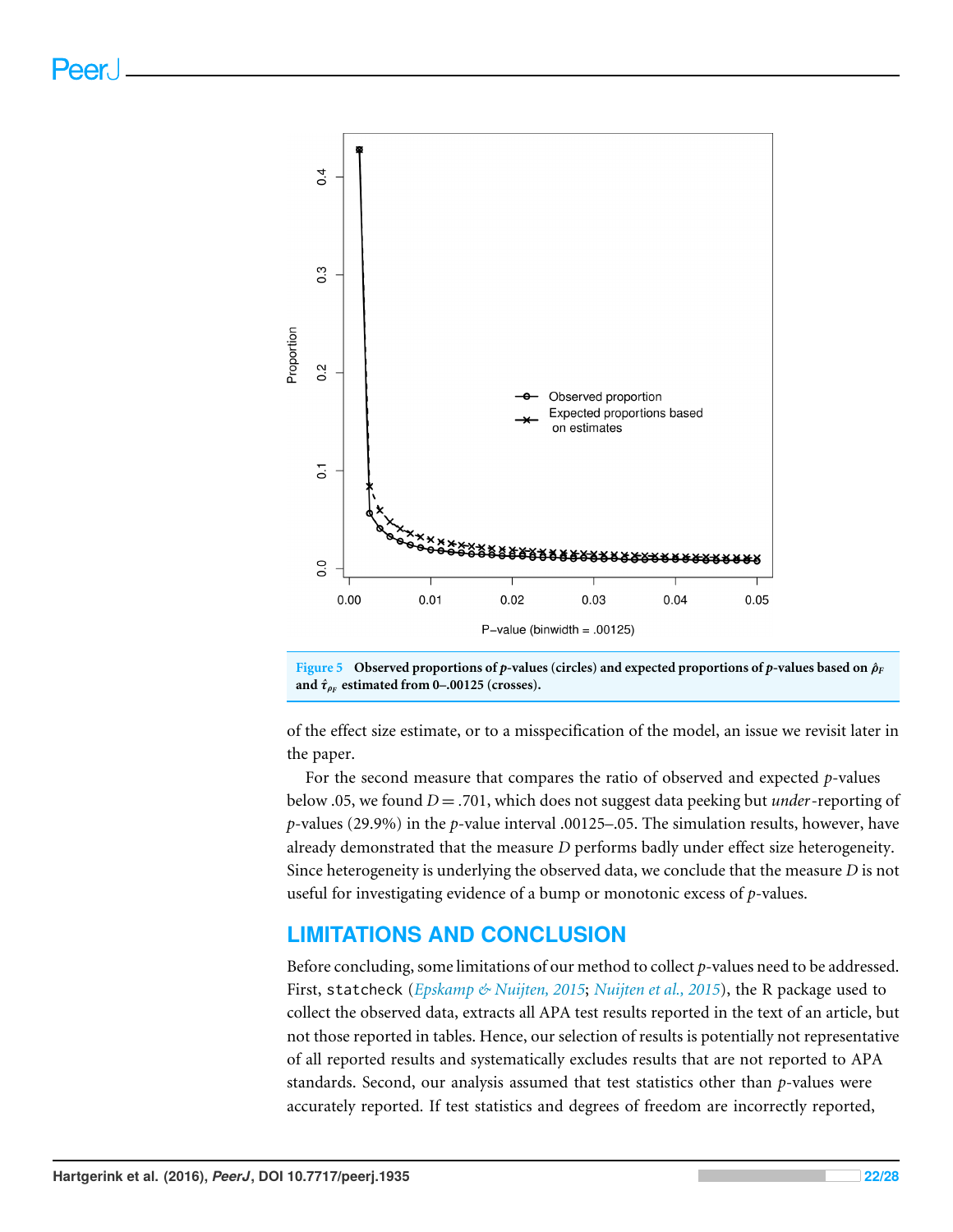recalculated *p*-values are wrong as well. We identified some erroneous test statistics (e.g.,  $df_1 = 0$  and  $r > 1$ ), but do not know how often errors in reported test statistics and  $df$ occur and how these errors may have affected our results. We assumed that *p*-value errors were made due to the overemphasis on them in current day research.

In light of conflicting findings and interpretations, we aimed to provide final answers to the questions (1). Does a bump or monotonic excess of *p*-values below .05 exist in psychology? and (2) Did evidence for a bump increase over time in psychology? Answering these research questions may inform us on the prevalence of QRPs and its development over time in psychology. Using statcheck, we extracted and analyzed 258,050 test results conforming to APA-style across 30,710 articles from eight high impact journals in psychology, and distinguished between results with inexactly reported *p*-values, exactly reported *p*-values, and recalculated *p*-values. The basic idea underlying our analyses is that QRPs distort the *p*-value distribution. We argued that only some QRPs yield an excess of *p*-values just below .05, and show that QRPs sometimes yield a bump and sometimes only monotonic excess of *p*-values just below .05. We used the Caliper test to test for a bump, and suggested two measures to examine monotonic excess.

Starting with the existence of a bump in psychology, we drew the following conclusions. First, *inexactly* reported *p*-values are not useful for analyses of *p*-value distributions. Second, a bump in *exactly* reported *p*-values indeed exists in psychology journals DP, JAP, and JPSP. QRPs leading to just significant *p*-values can explain these bumps, but we also cannot rule out the explanation that scientists in these particular journals are more prone to exactly report *p*-values just below .05 (e.g., to emphasize they are really smaller than .05) than *p*-values considerably smaller than .05. Third, contradicting *[Leggett et al. \(2013\)](#page-26-5)*, the bump and evidence of a bump in psychology did not increase over the years. Fourth, when analyzing only the *exactly* reported *p*-values equal to .05, clear and direct evidence was obtained for the QRP ''incorrect rounding of *p*-value'' (*[John, Loewenstein & Prelec,](#page-26-0) [2012](#page-26-0)*). Evidence of this QRP, which contributed to the bump in exactly reported *p*-values in psychology, was found in all psychology journals. Fifth, after removing reporting errors and analyzing the *recalculated* reported *p*-values, evidence of a bump was found only for JPSP. Again, this may have been caused by QRPs or by scientists being more prone to report all test statistics when *p*-values are just below .05 than if they are considerable smaller than zero.

The conclusions obtained with the two measures investigating the bump and monotonic excess are not satisfactory. First, performance of both measures is dependent on accurately recovering parameters of the effect size distribution, which turned out to be difficult; estimates of effect size heterogeneity and average effect size are highly correlated and unstable when based on only statistically significant findings. Second, simulations show that one of the measures, *D*, does not accurately assess the QRP data peeking when effect sizes are heterogeneous. Third, even though performance of the second measure (i.e., difference between effect sizes based on contaminated and supposedly uncontaminated *p*-values) is affected by estimation problems, it correctly signaled data peeking in the simulations. Fourth, when applying the second measure to the observed distribution of significant *p*-values in psychology, the measure found evidence of monotonic excess of *p*-values; the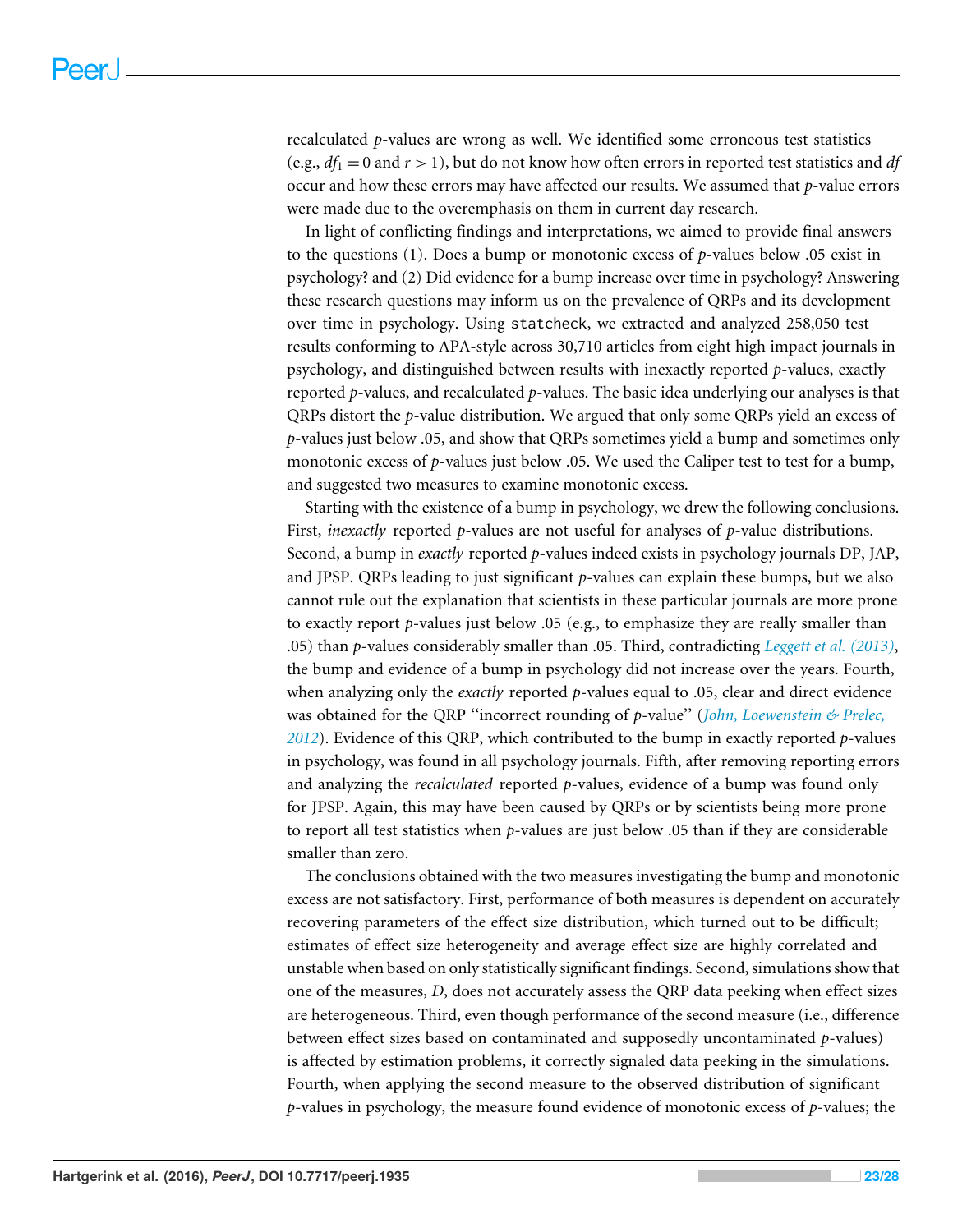average effect size estimate based on all these *p*-values was 0, which seems very unrealistic, and suggests the use of QRPs in psychology leading to *p*-values just below .05.

Notwithstanding the outcome of the second measure, suggesting QRPs that cause monotonic excess, we do not consider it as direct evidence of such QRPs in psychology. Lakens (p.3; 2015) suggests that ''it is essential to use a model of *p*-value distributions before drawing conclusions about the underlying reasons for specific distributions of *p*-values extracted from the scientific literature.'' We explicitly modeled the effect size distribution and by using the degrees of freedom of test results also model the effect sizes' power and the *p*-value distribution. But we fear this is not and cannot be sufficient. First of all, we could not accurately recover the effect size distribution under heterogeneity in our simulation study, even if all assumptions of our model were met. This rendered measure *D* unfruitful when there is heterogeneity, and severely limits the usefulness of the second measure that compares estimated average effect sizes. Second, devising other models may yield other results and thereby other interpretations (*[Benjamini & Hechtlinger, 2014](#page-25-9)*; *[Goodman, 2014](#page-26-13)*; *[Lakens, 2015a](#page-26-14)*; *[De Winter & Dodou, 2015](#page-25-8)*).

Results of all the aforementioned models are most likely not robust to violations of their assumptions. For instance, we assume a normal distribution of true effect sizes. This assumption is surely violated, since the reported *p*-values arise from a mixture of many different types of effects, such as very large effects (manipulation checks), effects corresponding to main hypotheses, and zero effects ('control' variables). Additionally, consider the QRPs themselves; we examined the effect of only one QRP, data peeking, in one of its limited variants. Other QRPs exist that also increase the prevalence of *p*-values just below .05, such as multiple operationalizations of a measure and selecting the first one to be significant. Other QRPs even increase the frequency of very small *p*-values (R Van Aert, J Wicherts & M Van Assen, 2016, unpublished data). We deem it impossible to accurately model QRPs and their effects, considering the difficulties we already demonstrated for modeling the *p*-value distribution generated using a single QRP that was clearly defined. To conclude, we fear that *[Gelman & O'Rourke \(2014\)](#page-25-13)* may be right when suggesting that drawing conclusions with regard to any QRP based on modeling *p*-value distributions obtained from automatically extracted results is unfruitful.

On the other hand, we do recommend modeling effect size and *p*-value distributions of results that all intend to test the same hypothesis, to prevent contamination by irrelevant test results (*[Bishop & Thompson, 2016](#page-25-14)*; *[Simonsohn, Simmons & Nelson, 2015](#page-27-11)*). Examples of methods that focus on similar results are *p*-uniform (*[Van Assen, Van Aert](#page-27-10) [& Wicherts, 2015](#page-27-10)*) and *p*-curve (*[Simonsohn, Nelson & Simmons, 2014](#page-27-9)*), which model statistically significant statistics pertaining to one specific effect and estimate the effect size based on these statistics while correcting for publication bias. Further research should reveal if both methods can also be used to detect and correct for *p*-hacking in the context of estimating one particular effect size. Preliminary results suggest, however, that detection and correcting for *p*-hacking based on statistics alone is rather challenging (R Van Aert, J Wicherts & M Van Assen, 2016, unpublished data).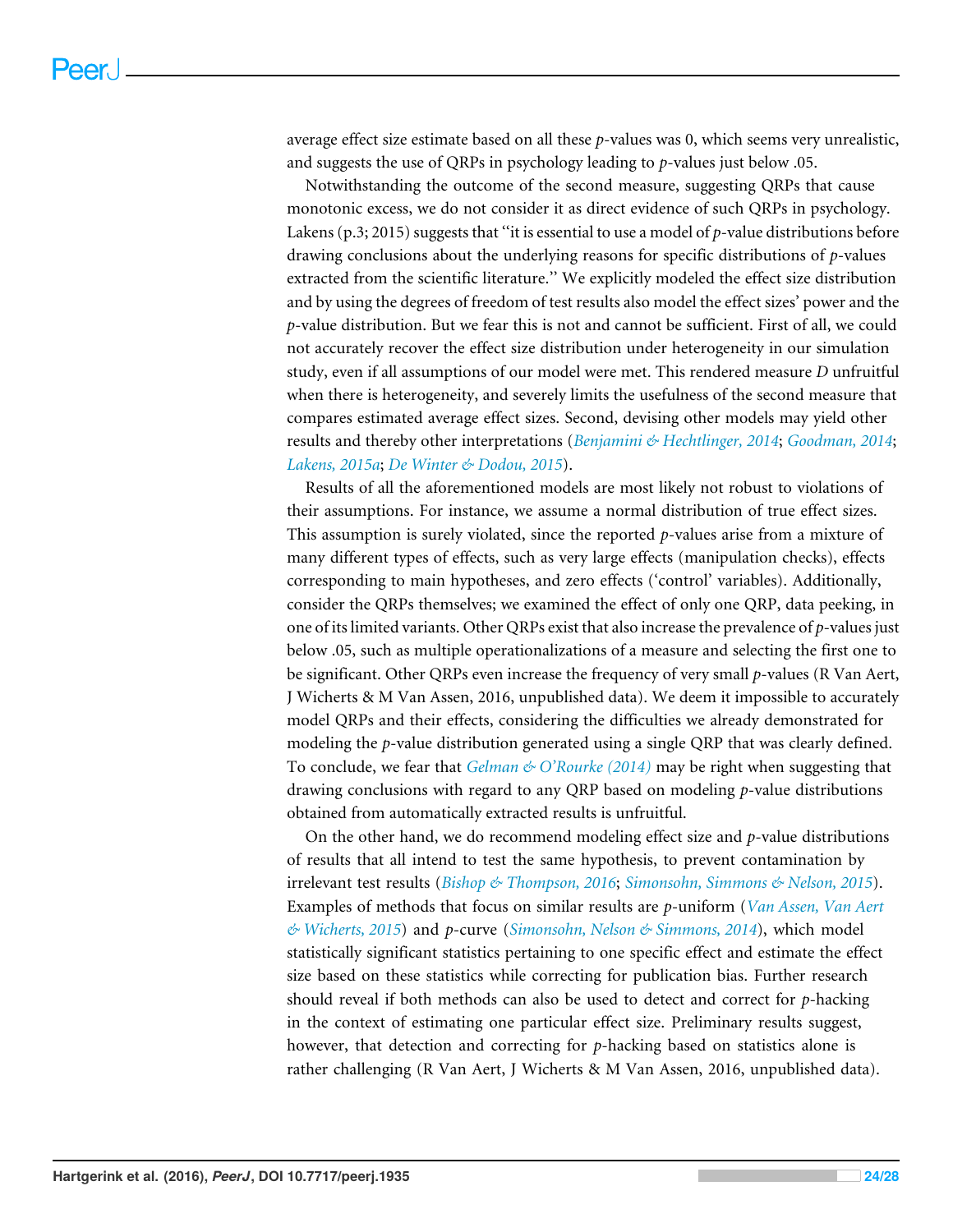## <span id="page-24-0"></span>**ADDITIONAL INFORMATION AND DECLARATIONS**

### **Funding**

The preparation of this article was supported by Grants 406-13-050 (Robbie C.M. van Aert) and 016-125-385 (Jelte M. Wicherts) from the Netherlands Organization for Scientific Research (NWO). The funders had no role in study design, data collection and analysis, decision to publish, or preparation of the manuscript.

## **Grant Disclosures**

The following grant information was disclosed by the authors: Netherlands Organization for Scientific Research (NWO): 406-13-050, 016-125-385.

#### **Competing Interests**

The authors declare there are no competing interests.

#### **Author Contributions**

- [Chris H.J. Hartgerink](#page-0-2) and [Robbie C.M. van Aert](#page-0-3) conceived and designed the experiments, performed the experiments, analyzed the data, contributed reagents/materials/analysis tools, wrote the paper, prepared figures and/or tables.
- [Michèle B. Nuijten](#page-0-4) analyzed the data, reviewed drafts of the paper.
- [Jelte M. Wicherts](#page-0-5) reviewed drafts of the paper.
- [Marcel A.L.M. van Assen](#page-0-6) conceived and designed the experiments, analyzed the data, contributed reagents/materials/analysis tools, wrote the paper.

## **Data Availability**

The following information was supplied regarding data availability:

Open Science Framework (OSF), all analysis code available here (runs all the analyses in the paper): [https://osf.io/pvrtx/.](https://osf.io/pvrtx/) Data is directly imported from the *[Nuijten et al. \(2015\)](#page-26-1)* paper in the analysis code (data itself is available from: [https://osf.io/gdr4q\)](https://osf.io/gdr4q).

#### **Supplemental Information**

Supplemental information for this article can be found online at [http://dx.doi.org/10.7717/](http://dx.doi.org/10.7717/peerj.1935#supplemental-information) [peerj.1935#supplemental-information.](http://dx.doi.org/10.7717/peerj.1935#supplemental-information)

## **REFERENCES**

- <span id="page-24-2"></span>**American Psychological Association. 1983.** *Publication manual of the American Psychological Association*. 3rd edition. Washington, D.C.: American Psychological Association.
- <span id="page-24-3"></span>**American Psychological Association. 2001.** *Publication manual of the American psychological association*. 5th edition. Washington, D.C.: American Psychological Association.
- <span id="page-24-1"></span>**American Psychological Association. 2010.** *Publication manual of the American Psychological Association*. 6th edition. Washington, D.C.: American Psychological Association.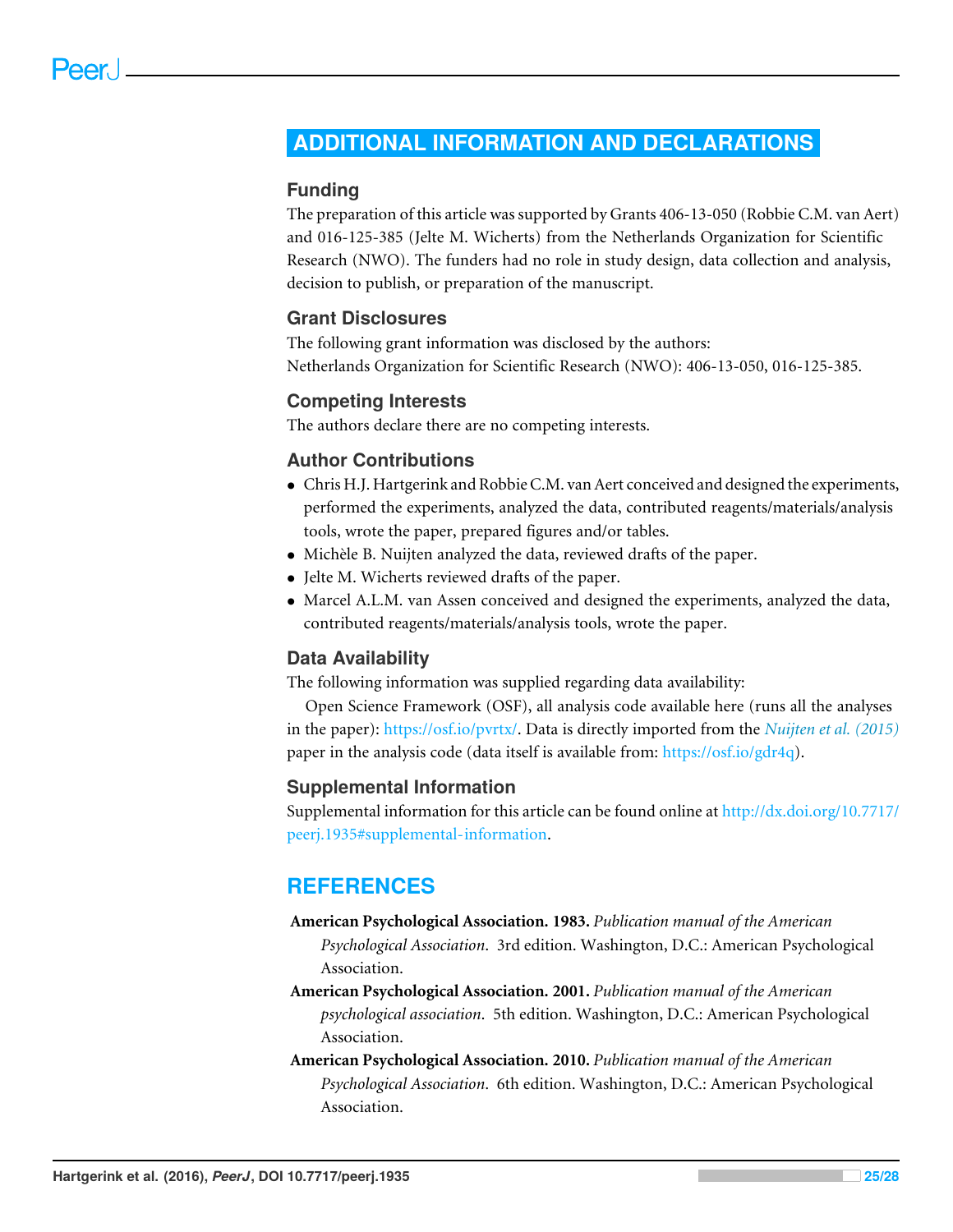- <span id="page-25-0"></span>**Armitage P, McPherson CK, Rowe BC. 1969.** Repeated significance tests on accumulating data. *Journal of the Royal Statistical Society. Series A* **132(2)**:235–244.
- <span id="page-25-1"></span>**Asendorpf JB, Conner M, De Fruyt F, De Houwer J, Denissen JJA, Fiedler K, Fiedler S, Funder DC, Kliegl R, Nosek BA, Perugini M, Roberts BW, Schmitt M, Van Aken MAG, Weber H, Wicherts JM. 2013.** Recommendations for increasing replicability in psychology. *European Journal of Personality* **27(2)**:108–119 [DOI 10.1002/per.1919.](http://dx.doi.org/10.1002/per.1919)
- <span id="page-25-7"></span>**Bakker M, Wicherts JM. 2011.** The (mis)reporting of statistical results in psychology journals. *Behavior Research Methods* **43(3)**:666–678 [DOI 10.3758/s13428-011-0089-5.](http://dx.doi.org/10.3758/s13428-011-0089-5)
- <span id="page-25-2"></span>**Bakker M, Wicherts JM. 2014.** Outlier removal, sum scores, and the inflation of the type I error rate in independent samples *t* tests: the power of alternatives and recommendations. *Psychological Methods* **19(3)**:409–427 [DOI 10.1037/met0000014.](http://dx.doi.org/10.1037/met0000014)
- <span id="page-25-9"></span>**Benjamini Y, Hechtlinger Y. 2014.** Discussion: an estimate of the science-wise false discovery rate and applications to top medical journals by Jager and Leek. *Biostatistics* **15(1)**:13–16 [DOI 10.1093/biostatistics/kxt032.](http://dx.doi.org/10.1093/biostatistics/kxt032)
- <span id="page-25-14"></span>**Bishop DV, Thompson PA. 2016.** Problems in using *p*-curve analysis and text-mining to detect rate of *p*-hacking and evidential value. *PeerJ* **4**:e1715 [DOI 10.7717/peerj.1715.](http://dx.doi.org/10.7717/peerj.1715)
- <span id="page-25-11"></span>**Chamberlain S, Boettiger C, Ram K. 2015.** rplos: interface to the search 'API' for 'PLoS' journals. *Available at [https:// cran.r-project.org/web/ packages/ rplos/index.html](https://cran.r-project.org/web/packages/rplos/index.html)*.
- <span id="page-25-8"></span>**De Winter JC, Dodou D. 2015.** A surge of *p*-values between 0.041 and 0.049 in recent decades (but negative results are increasing rapidly too). *PeerJ* **3**:e733 [DOI 10.7717/peerj.733.](http://dx.doi.org/10.7717/peerj.733)
- <span id="page-25-12"></span>**Epskamp S, Nuijten M. 2015.** statcheck: extract statistics from articles and recompute *p*-values. *Available at [https:// cran.r-project.org/web/ packages/ statcheck/ statcheck.pdf](https://cran.r-project.org/web/packages/statcheck/statcheck.pdf)* .
- <span id="page-25-4"></span>**Ferguson CJ. 2015.** Everybody knows psychology is not a real science: public perceptions of psychology and how we can improve our relationship with policymakers, the scientific community, and the general public. *The American Psychologist* **70(6)**:527–542 [DOI 10.1037/a0039405.](http://dx.doi.org/10.1037/a0039405)
- <span id="page-25-6"></span>**Franco A, Malhotra N, Simonovits G. 2014.** Publication bias in the social sciences: unlocking the file drawer. *Science* **345(6203)**:1502–1505 [DOI 10.1126/science.1255484.](http://dx.doi.org/10.1126/science.1255484)
- <span id="page-25-3"></span>**Franco A, Malhotra N, Simonovits G. 2015.** Underreporting in psychology experiments: evidence from a study registry. *Social Psychological and Personality Science* [DOI 10.1177/1948550615598377.](http://dx.doi.org/10.1177/1948550615598377)
- <span id="page-25-10"></span>**García-Berthou E, Alcaraz C. 2004.** Incongruence between test statistics and *P* values in medical papers. *BMC Medical Research Methodology* **4**:13 [DOI 10.1186/1471-2288-4-13.](http://dx.doi.org/10.1186/1471-2288-4-13)
- <span id="page-25-13"></span>**Gelman A, O'Rourke K. 2014.** Discussion: difficulties in making inferences about scientific truth from distributions of published *p*-values. *Biostatistics* **15(1)**:18–23 [DOI 10.1093/biostatistics/kxt034.](http://dx.doi.org/10.1093/biostatistics/kxt034)
- <span id="page-25-5"></span>**Gerber AS, Malhotra N, Dowling CM, Doherty D. 2010.** Publication bias in two political behavior literatures. *American Politics Research* **38(4)**:591–613 [DOI 10.1177/1532673X09350979.](http://dx.doi.org/10.1177/1532673X09350979)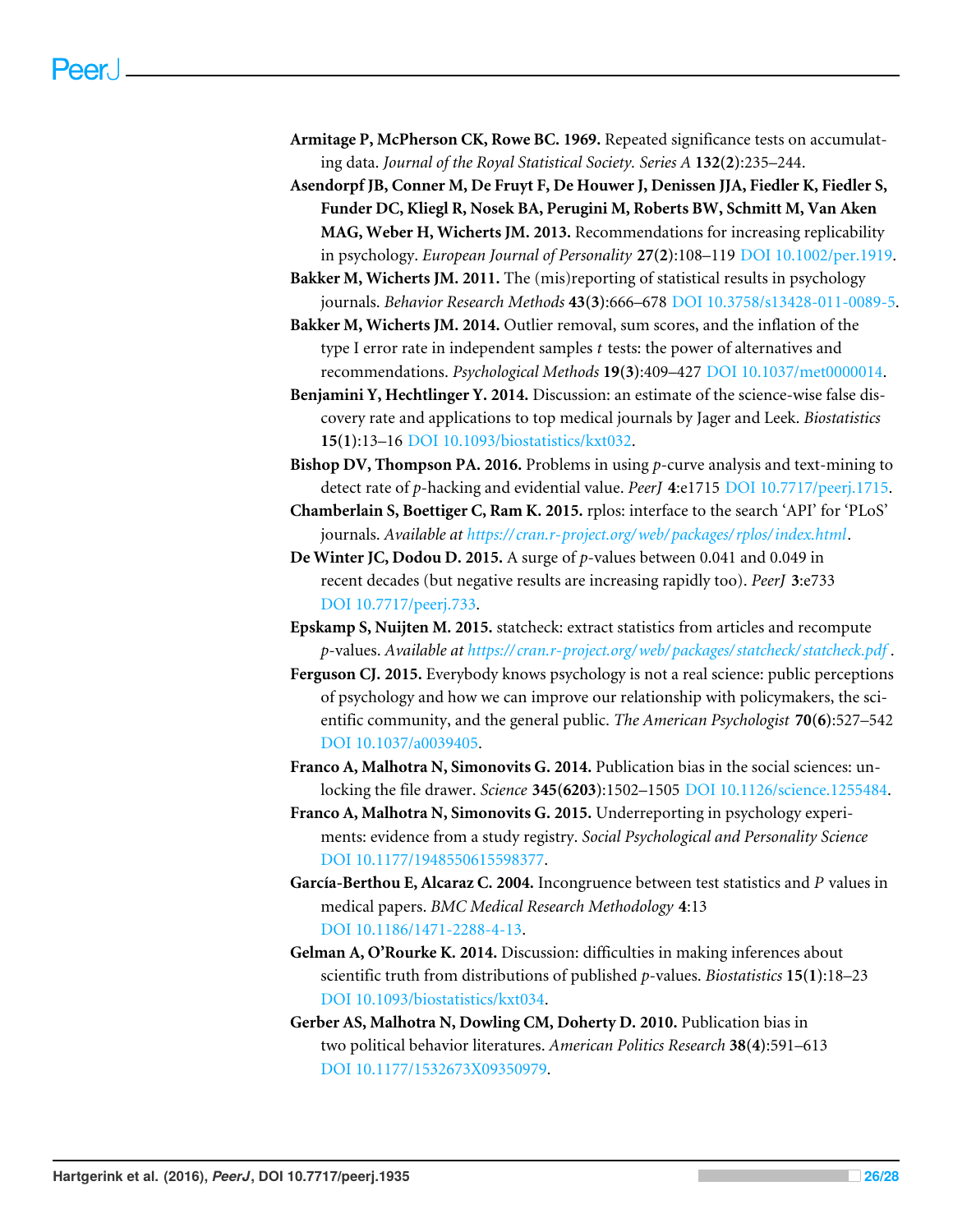- <span id="page-26-7"></span>**Ginsel B, Aggarwal A, Xuan W, Harris I. 2015.** The distribution of probability values in medical abstracts: an observational study. *BMC Research Notes* **8(1)**:721 [DOI 10.1186/s13104-015-1691-x.](http://dx.doi.org/10.1186/s13104-015-1691-x)
- <span id="page-26-13"></span>**Goodman SN. 2014.** Discussion: an estimate of the science-wise false discovery rate and application to the top medical literature. *Biostatistics* **15(1)**:23–27 [DOI 10.1093/biostatistics/kxt035.](http://dx.doi.org/10.1093/biostatistics/kxt035)
- <span id="page-26-12"></span>**Hartgerink CHJ. 2015.** Reanalyzing Head et al. (2015): no widespread p-hacking after all? *Available at [https://www.authorea.com/ users/ 2013/ articles/ 31568](https://www.authorea.com/users/2013/articles/31568)*.
- <span id="page-26-6"></span>**Head ML, Holman L, Lanfear R, Kahn AT, Jennions MD. 2015.** The extent and consequences of p-hacking in science. *PLoS Biology* **13(3)**:e1002106 [DOI 10.1371/journal.pbio.1002106.](http://dx.doi.org/10.1371/journal.pbio.1002106)
- <span id="page-26-10"></span>**Ioannidis JPA. 2014.** Discussion: Why ''an estimate of the science-wise false discovery rate and application to the top medical literature'' is false. *Biostatistics* **15(1)**:28–36 [DOI 10.1093/biostatistics/kxt036.](http://dx.doi.org/10.1093/biostatistics/kxt036)
- <span id="page-26-8"></span>**Jager LR, Leek JT. 2014.** An estimate of the science-wise false discovery rate and application to the top medical literature. *Biostatistics* **15(1)**:1–12 [DOI 10.1093/biostatistics/kxt007.](http://dx.doi.org/10.1093/biostatistics/kxt007)
- <span id="page-26-0"></span>**John LK, Loewenstein G, Prelec D. 2012.** Measuring the prevalence of questionable research practices with incentives for truth telling. *Psychological Science* **23(5)**:524–532 [DOI 10.1177/0956797611430953.](http://dx.doi.org/10.1177/0956797611430953)
- <span id="page-26-9"></span>**Krawczyk M. 2015.** The search for significance: a few peculiarities in the distribution of *p* values in experimental psychology literature. *PLoS ONE* **10(6)**:e0127872 [DOI 10.1371/journal.pone.0127872.](http://dx.doi.org/10.1371/journal.pone.0127872)
- <span id="page-26-11"></span>**Kühberger A, Fritz A, Scherndl T. 2014.** Publication bias in psychology: a diagnosis based on the correlation between effect size and sample size. *PLoS ONE* **9(9)**:e105825 [DOI 10.1371/journal.pone.0105825.](http://dx.doi.org/10.1371/journal.pone.0105825)
- <span id="page-26-14"></span>**Lakens D. 2015a.** On the challenges of drawing conclusions from *p*-values just below 0.05. *PeerJ* **3**:e1142 [DOI 10.7717/peerj.1142.](http://dx.doi.org/10.7717/peerj.1142)
- <span id="page-26-3"></span>**Lakens D. 2015b.** What p-hacking really looks like: a comment on masicampo and LaLande (2012). *Quarterly Journal of Experimental Psychology* **68(4)**:829–832 [DOI 10.1080/17470218.2014.982664.](http://dx.doi.org/10.1080/17470218.2014.982664)
- <span id="page-26-5"></span>**Leggett NC, Thomas NA, Loetscher T, Nicholls MER. 2013.** The life of p: ''just significant'' results are on the rise. *Quarterly Journal of Experimental Psychology* **66(12)**:2303–2309 [DOI 10.1080/17470218.2013.863371.](http://dx.doi.org/10.1080/17470218.2013.863371)
- <span id="page-26-4"></span>**Masicampo EJ, Lalande DR. 2012.** A peculiar prevalence of *p* values just below .05. *Quarterly Journal of Experimental Psychology* **65(11)**:2271–2279 [DOI 10.1080/17470218.2012.711335.](http://dx.doi.org/10.1080/17470218.2012.711335)
- <span id="page-26-1"></span>**Nuijten MB, Hartgerink CHJ, Van Assen MALM, Epskamp S, Wicherts JM. 2015.** The prevalence of statistical reporting errors in psychology (1985–2013). *Behavior Research Methods* Epub ahead of print Oct 23 2015 [DOI 10.3758/s13428-015-0664-2.](http://dx.doi.org/10.3758/s13428-015-0664-2)
- <span id="page-26-2"></span>**Panel on Scientific Responsibility and the Conduct of Research. 1992.** *Responsible science, volume I: ensuring the integrity of the research process*. Washington, D.C.: National Academies Press.